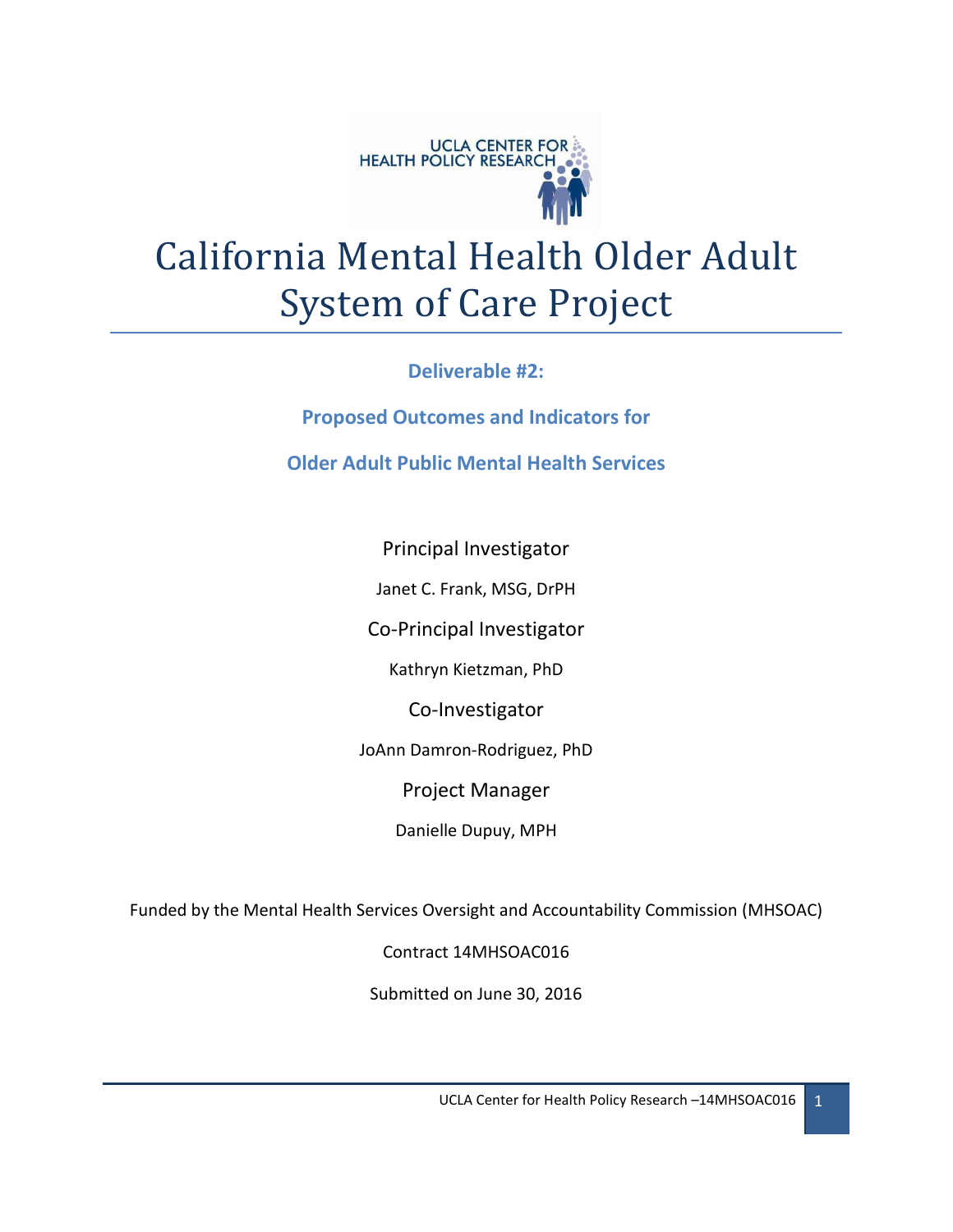| Discussion: The Benefits and Challenges of Indicator Adoption and Implementation  19 |  |
|--------------------------------------------------------------------------------------|--|
|                                                                                      |  |
|                                                                                      |  |
|                                                                                      |  |
|                                                                                      |  |
|                                                                                      |  |

# **Table of Contents**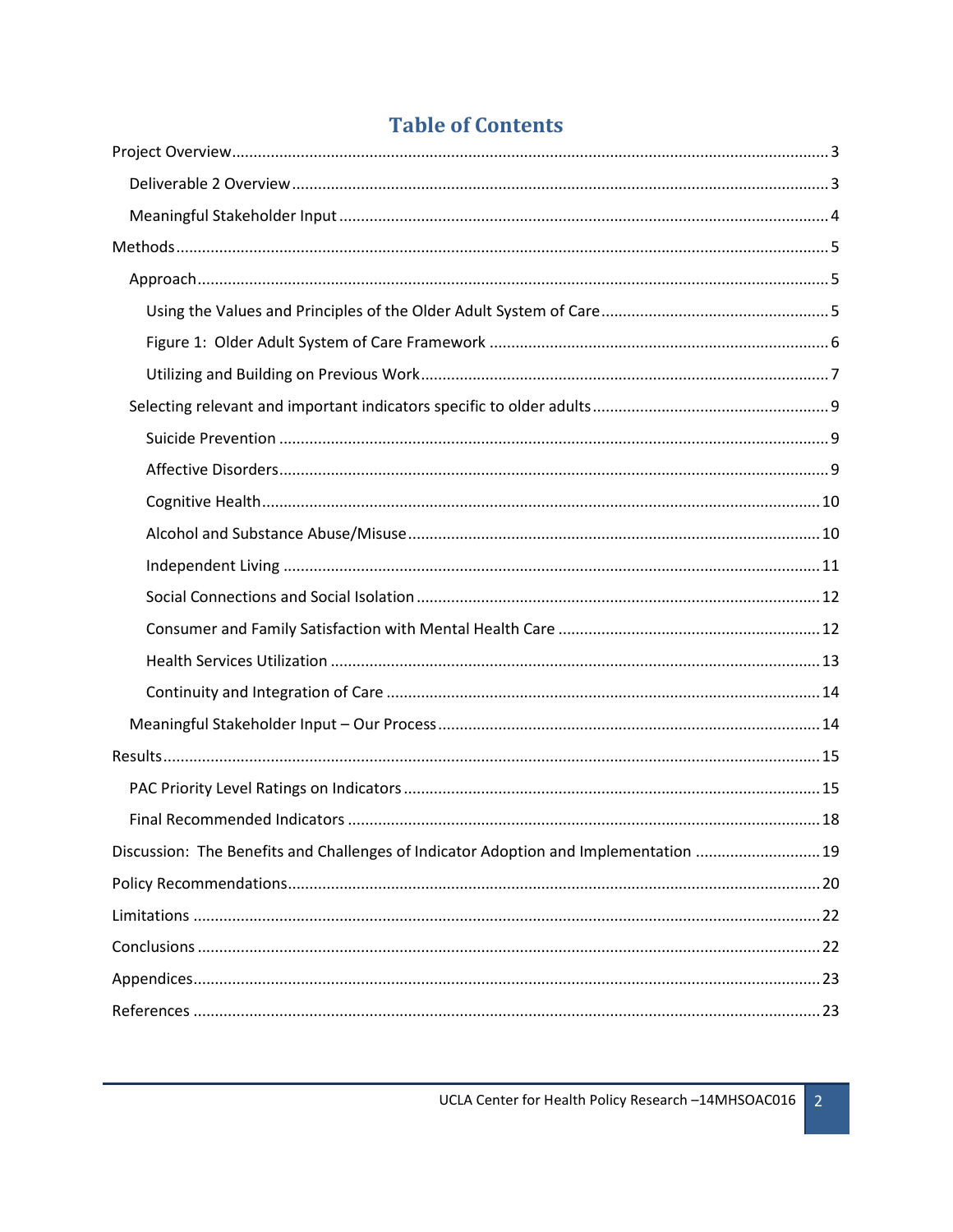# <span id="page-2-0"></span>**Project Overview**

The UCLA Center for Health Policy Research has received a 2-year contract from the California Mental Health Services Oversight and Accountability Commission (MHSOAC) to assess the progress made in implementing a system of care in California for older adults with serious mental illness and to identify methods to further statewide progress in this area.

The assessment methods shall include examining the extent to which a representative sample of counties have systematically implemented services tailored to meet the distinctive challenges and needs faced by the older adult population, including historically disadvantaged and un/underserved older population subgroups. In addition, the assessment shall consider the extent to which the Mental Health Services Act (MHSA), passed in 2004, has facilitated or bolstered the implementation of a system of care for older adults.

The UCLA Center for Health Policy Research shall also identify and document the challenges and barriers to meeting the unique needs of this population, as well as strategies to surmount these obstacles. In order to support the State's ability to promote improvements in the quality of mental health services for older adults, a series of indicators shall be developed that focus specifically on older adults and systems of care for older adults. These new indicators will assist future MHSOAC data strengthening and performance monitoring efforts. Lessons learned and resultant policy recommendations for improving older adult mental health programs at the State and local levels shall be developed and presented to the Commission.

A key process to support the project is assembling a statewide project advisory committee (PAC) that represents key stakeholders at the county and state level, experts in mental health and aging services, special populations and interest groups, along with consumers, caregivers and advocacy groups. The PAC will provide meaningful stakeholder input for all phases of the study.

## **Deliverable 2 Overview**

<span id="page-2-1"></span>This report presents findings for Specific Aim 2: "To identify appropriate outcomes and recommended data elements/measures/indicators that would enable the State to routinely assess the older adult system of care via ongoing performance monitoring". The Aim 2 Research Question we addressed is "What outcomes and associated data elements/indicators should the State routinely track and evaluate in order to assess ongoing statewide progress (or lack thereof) toward implementation of a comprehensive and integrated older adult system of care?"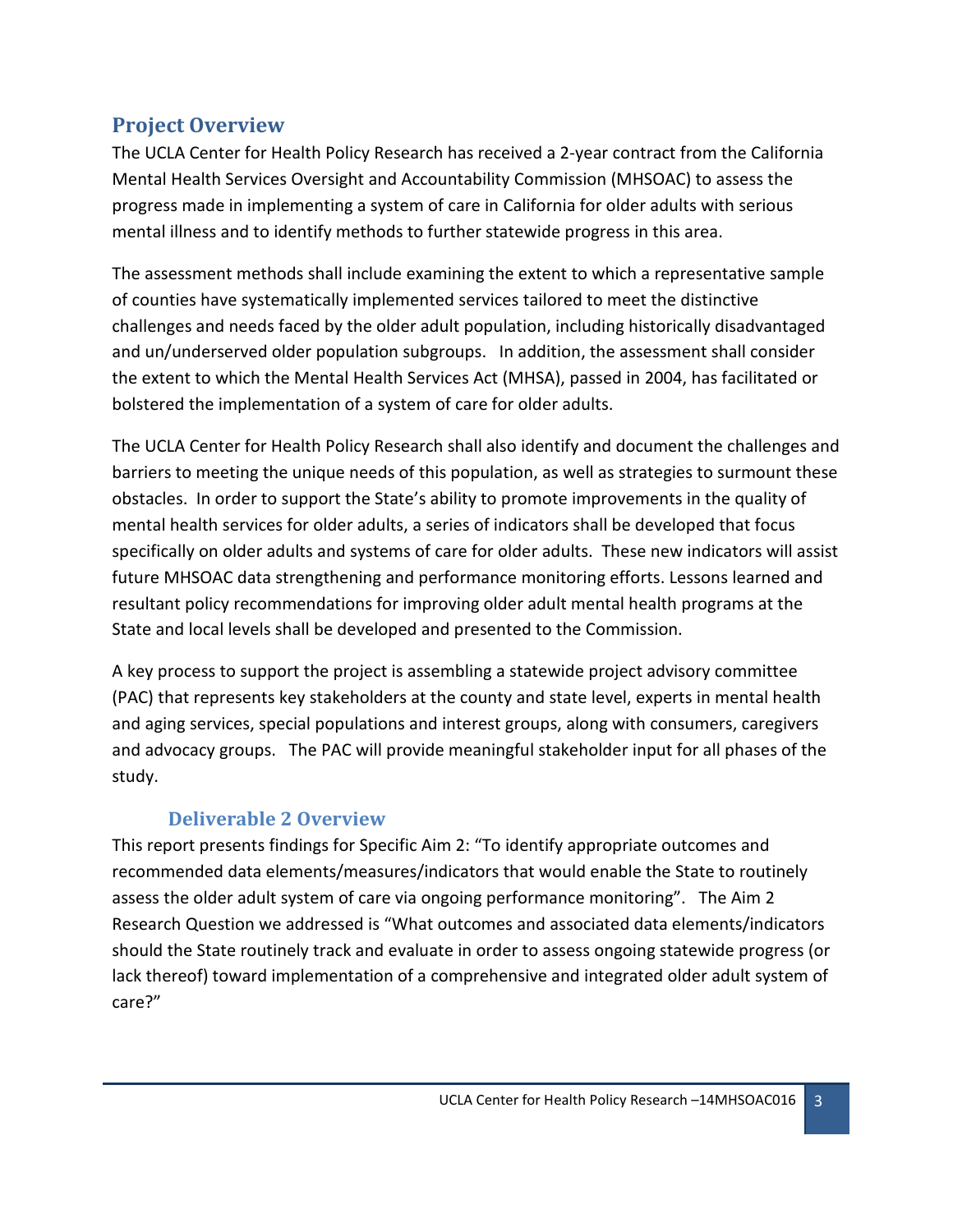This deliverable, per the executed contract, shall include identified outcomes and recommended data elements/measures/indicators that would enable the State to routinely assess the older adult system of care via ongoing performance monitoring. It will also include recommendations regarding the revision or expansion of existing data collection and/or performance monitoring systems, as well as the rationale for supporting these recommendations. We involved our project's two national mental health and older adult expert consultants, Alixe McNeill and Nancy Wilson, to assist the core project team on the indicators work. Both McNeill and Wilson have been involved in quality improvement within mental health and aging projects for decades and have provided invaluable guidance and input to the Indicators work of the project.

# **Meaningful Stakeholder Input**

<span id="page-3-0"></span>To assure meaningful stakeholder input for the project, we assembled a Project Advisory Committee (PAC). The PAC includes representatives from different geographic regions who are older adult consumers, family members/caregivers of older adults, community-based providers contracted by counties, county program administrators and other relevant county representatives, evaluation experts with experience in older adult systems of care, representatives from relevant stakeholder associations (e.g., those focused on racial/ethnic/demographic minorities, and un/under-served populations), and relevant statelevel representatives (e.g., California Department of Aging) who are subject matter experts in the area of program and service delivery for older adults. The final PAC member roster with their affiliation, contact information and stakeholder representation is provided in Appendix A.

The PAC's role is to be a sounding board and provide meaningful stakeholder input into the development and execution of the work commissioned. The PAC met on October 28 and December 9, 2015, and May 4, 2016. The Indicators project component was discussed at each meeting. PAC members have also been asked to review project products and provide input to guide project activities in between formal meetings.

The project team also assembled an **OASOC Indicators Workgroup** from within the PAC that included content experts in the area of services and service delivery systems for older adults with mental health needs, individuals with expertise in mental health services evaluation and in the development of indicators and performance monitoring systems for mental health services, county administrators, provider organization administrators, consumers and a representative from an advocacy organization (See Appendix B). Separate meetings with the Indicators Workgroup took place on March 15 and 31, 2016. Members of the Workgroup also reviewed and provided input about the indicators work during the full PAC meetings mentioned above.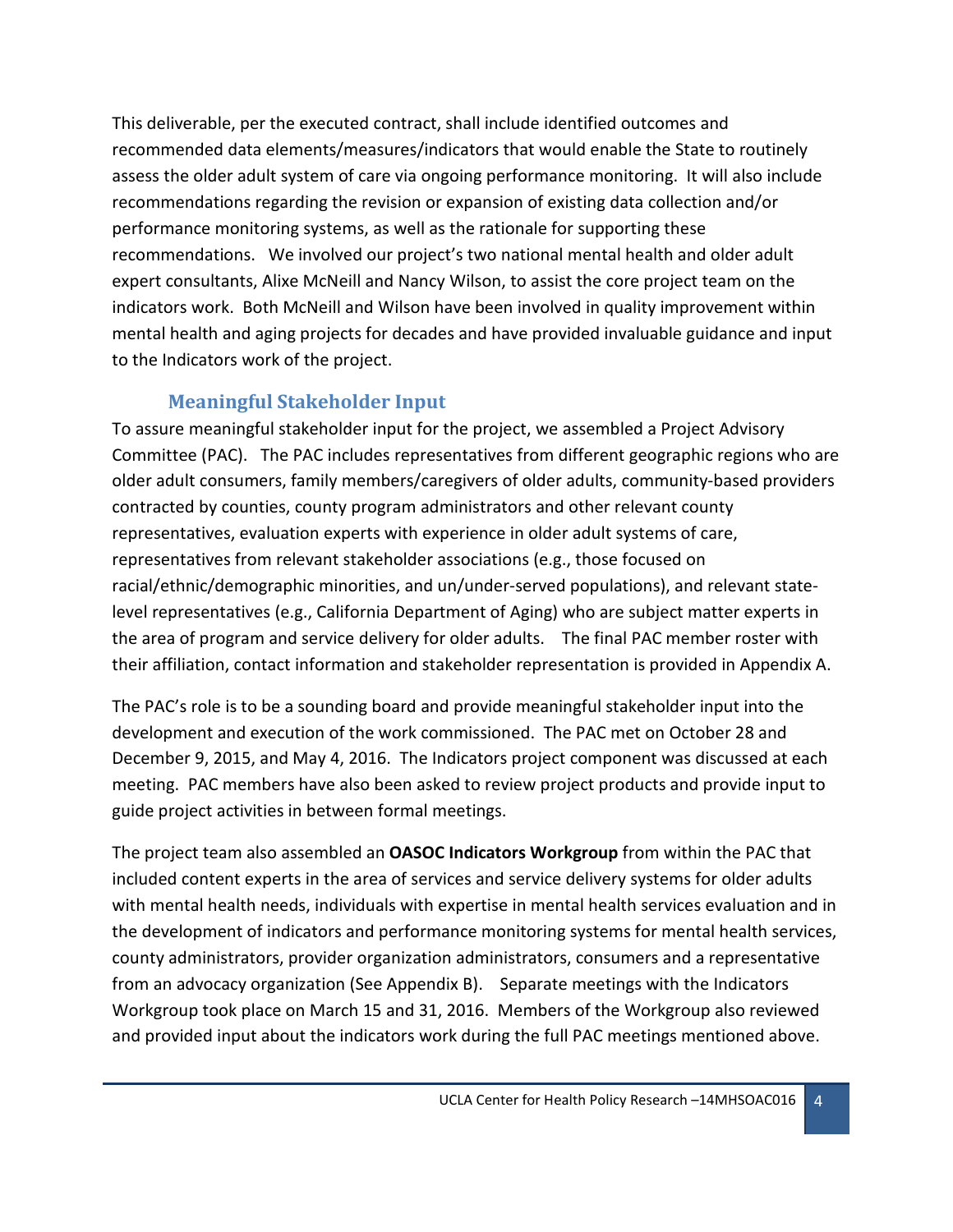In all, we met together 5 times with key stakeholders to discuss the indicators work and seek input. After each meeting, we incorporated feedback into our work and developed revised work products for further review. We also had two extra meetings to review our work and gain feedback from PAC member, Dr. Debbie Innes-Gomberg, Los Angeles County Mental Health, who is an evaluation expert, involved in both county and state level quality assessment evaluation activities (September 15, 2015 and March 15, 2016). Dr. Innes-Gomberg has previously served on the MHSOAC Evaluation Committee. All members of the PAC were very helpful in moving this work forward and providing valuable input that was subsequently addressed and incorporated, as appropriate.

As specified in our contract, we provided materials and reviewed the indicators work by webinar with MHSOAC leadership and staff on May 9, 2015. Additional State-level stakeholders who reviewed the indicators work included Drs. Brenda Grealish and Dionne Maxwell from the Department of Health Care Services on May 23, 2016.

# <span id="page-4-1"></span><span id="page-4-0"></span>**Methods**

# **Approach**

Our approach to the indicators development work was based on four key principles, which are described below:

- 1. Use the values and principles laid out during seminal work in California for an Older Adult System of Care
- 2. Build on previous work in indicator development and quality improvement, both at the state and national levels, for mental health and older adults
- 3. Select relevant and important indicators specific to older adults with mental health problems
- 4. Utilize key stakeholder input and recommendations to shape the indicator recommendations

## <span id="page-4-2"></span>**Using the Values and Principles of the Older Adult System of Care**

Even prior to the passage of the Mental Health Services Act (MHSA), considerable work had been completed in outlining key components for an Older Adult System of Care (OASOC). The project team analyzed several models that were presented and discussed at the December 9, 2015 PAC meeting (See Appendix C). After this discussion, the decision to adopt the system framework put forth by the California Mental Health Directors Association (2001, with revision in 2005) for the project was made by the PAC. This framework is presented below in Figure 1: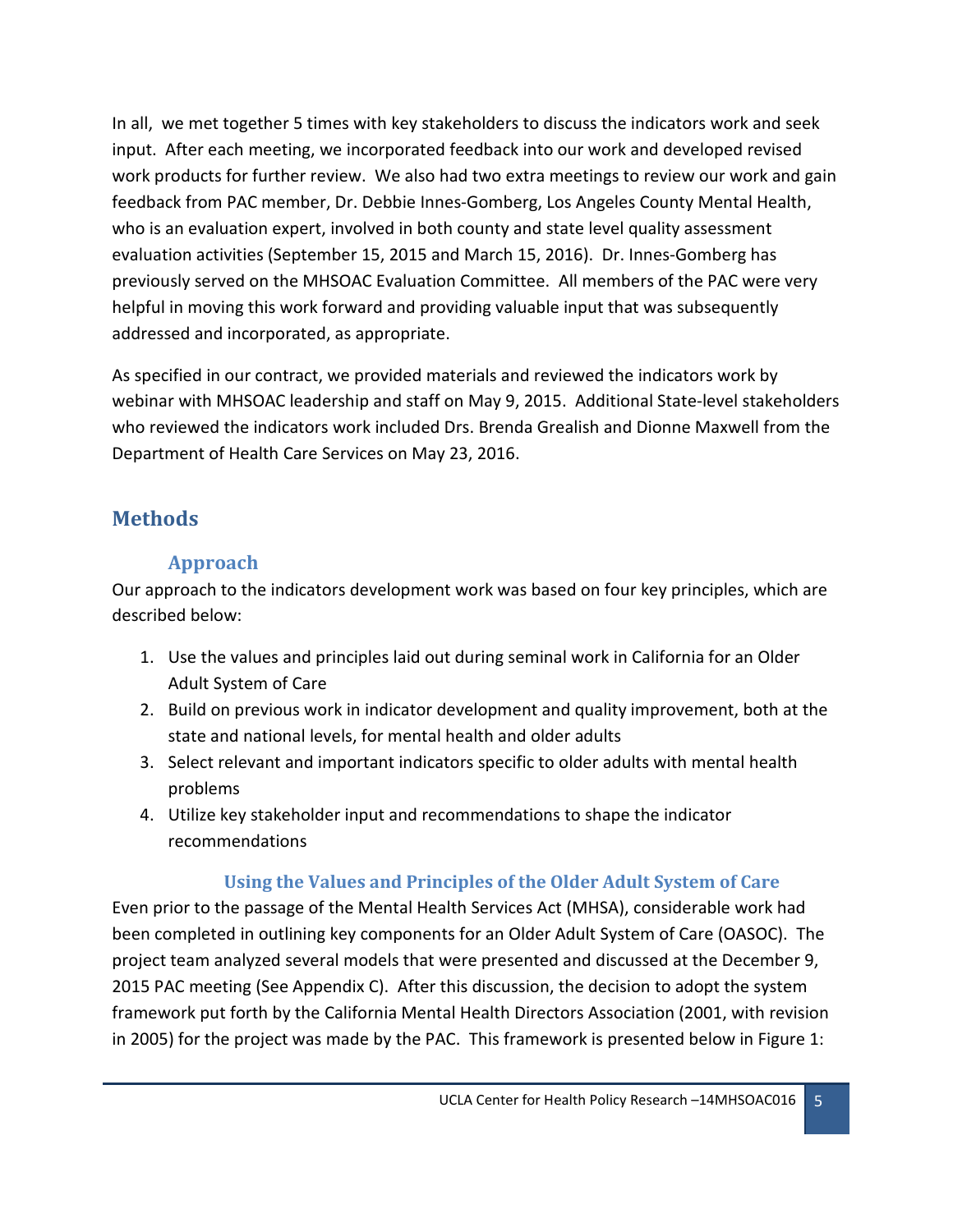<span id="page-5-0"></span>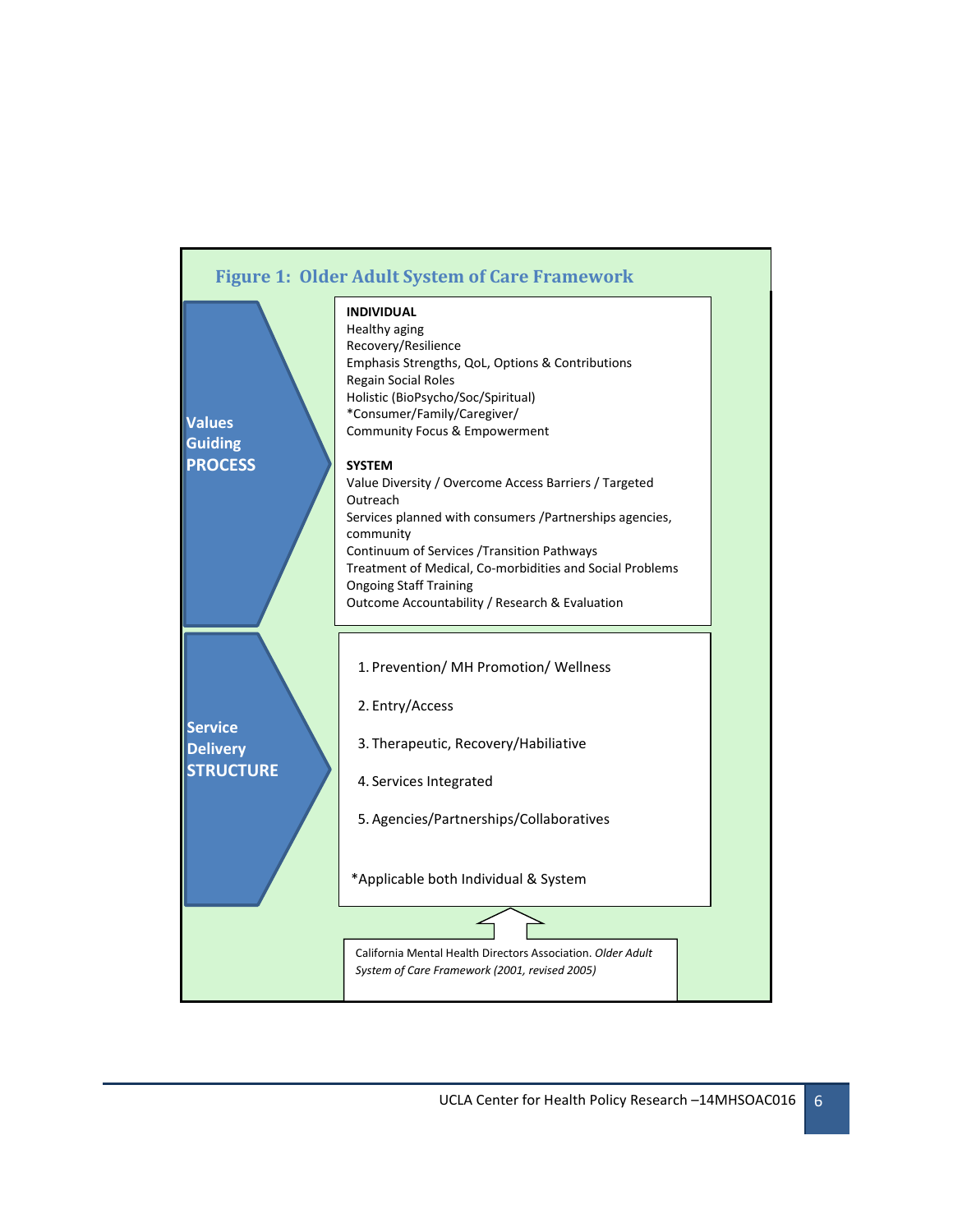

The above framework has guided all components of the project, and has proven very useful in our indicator development work and design of the key stakeholders interview guides being used for Deliverable 3.

## <span id="page-6-0"></span>**Utilizing and Building on Previous Work**

In order to capitalize and build on previous work at the state and national level, we created an indicator document database that now houses over 40 articles, outcome and performance related reports commissioned by MHSOAC, state stakeholder organization reports on performance monitoring (e.g. California Mental Health Planning Council, legislative reports), California mental health data reporting systems data dictionaries and reports, county-specific assessment tools and resources; and national mental health quality improvement materials.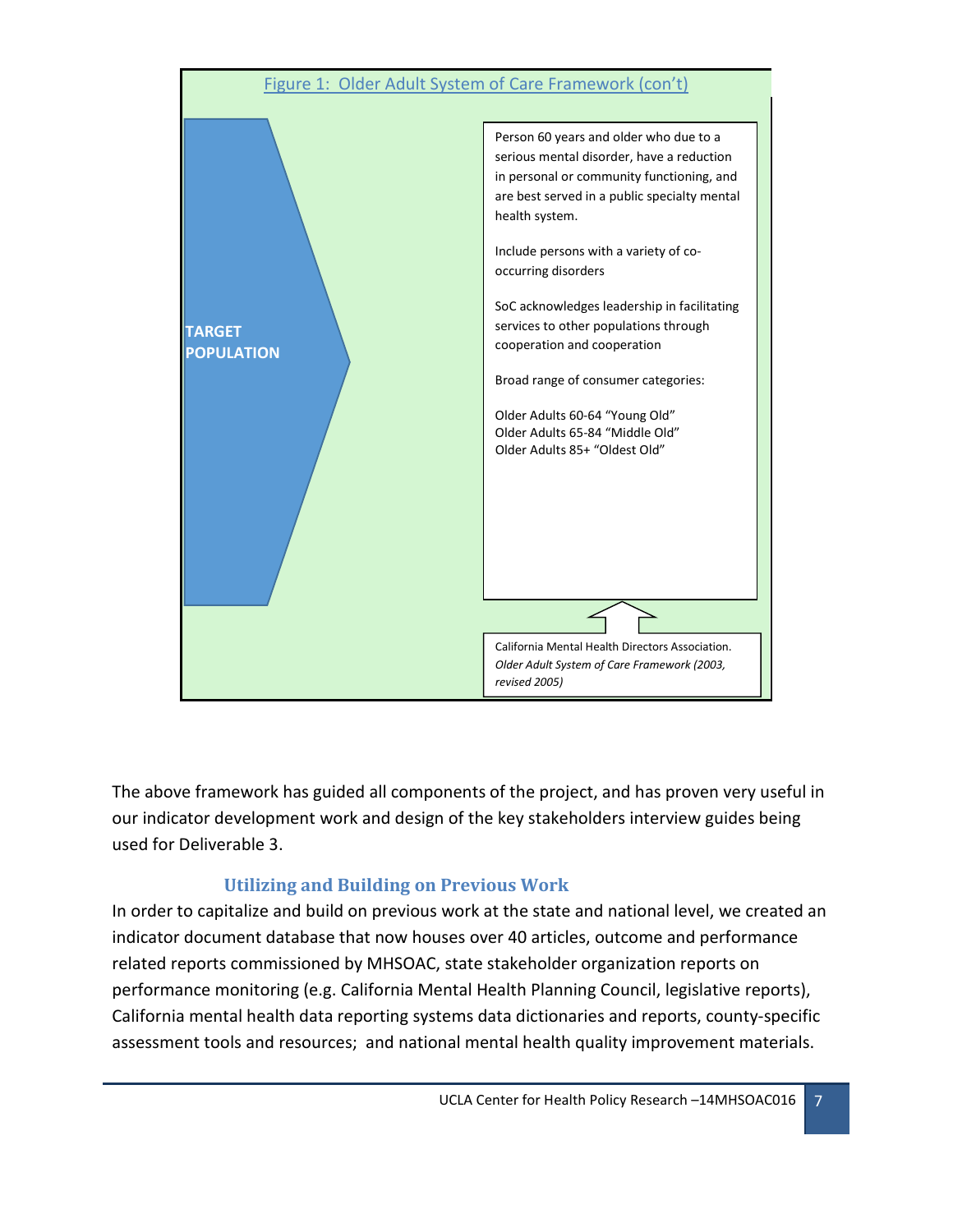The Indicator Document Database is only one segment of the full document database that includes over 150 documents in total. The full database is the basis for the general secondary review being completed for the overall project. Please see Appendix D for the Indicator Document Bibliography.

The review of all of the indicator documents yielded some critical background reports and website resources, listed here:

- Establishment of Quality Indicators for California's Public Mental Health System: A Report to the Legislature in Response to Chapter 93, Statutes of 2000; Department of Mental Health, Stephen W. Mayberg, Ph.D., Director; March 1, 2001
- MHSOAC funded Statewide Evaluation Priority Indicators Trends Report, (Deliverable 2.G.2); Healthier Children, Family and Communities and Trylon Evaluation and Performance Monitoring, May 20, 2014
- California Mental Health Planning Council, Performance Indicators for California's Mental Health System, January, 2010
- National Behavioral Health Quality Framework (NBHQF) (SAMHSA.gov)
- National Quality Forum (NQF)
- National Quality Measures Clearinghouse (NQMC)
- National Committee for Quality Assurance (NCQA)
- National Quality Strategy (NQS) (U.S. Department of Health and Human Services)
- Health Indicators (CDC) at healthindicators@cdc.gov

The above documents and databases, along with the information from the Centers for Medicare and Medicaid Services, the California State Data Collection and Reporting System and the Client and Service Information Reporting System were instrumental in guiding the development of the recommended indicators. According to the 2010 California Mental Health Planning Council's Indicators document,

*"Stakeholders want to measure the performance of the Mental Health Services Act, which was established to transform the public mental health system into a recoverybased, client-driven, culturally competent set of mental health services. Accountability to the vision of transformation requires that performance indicators be developed to*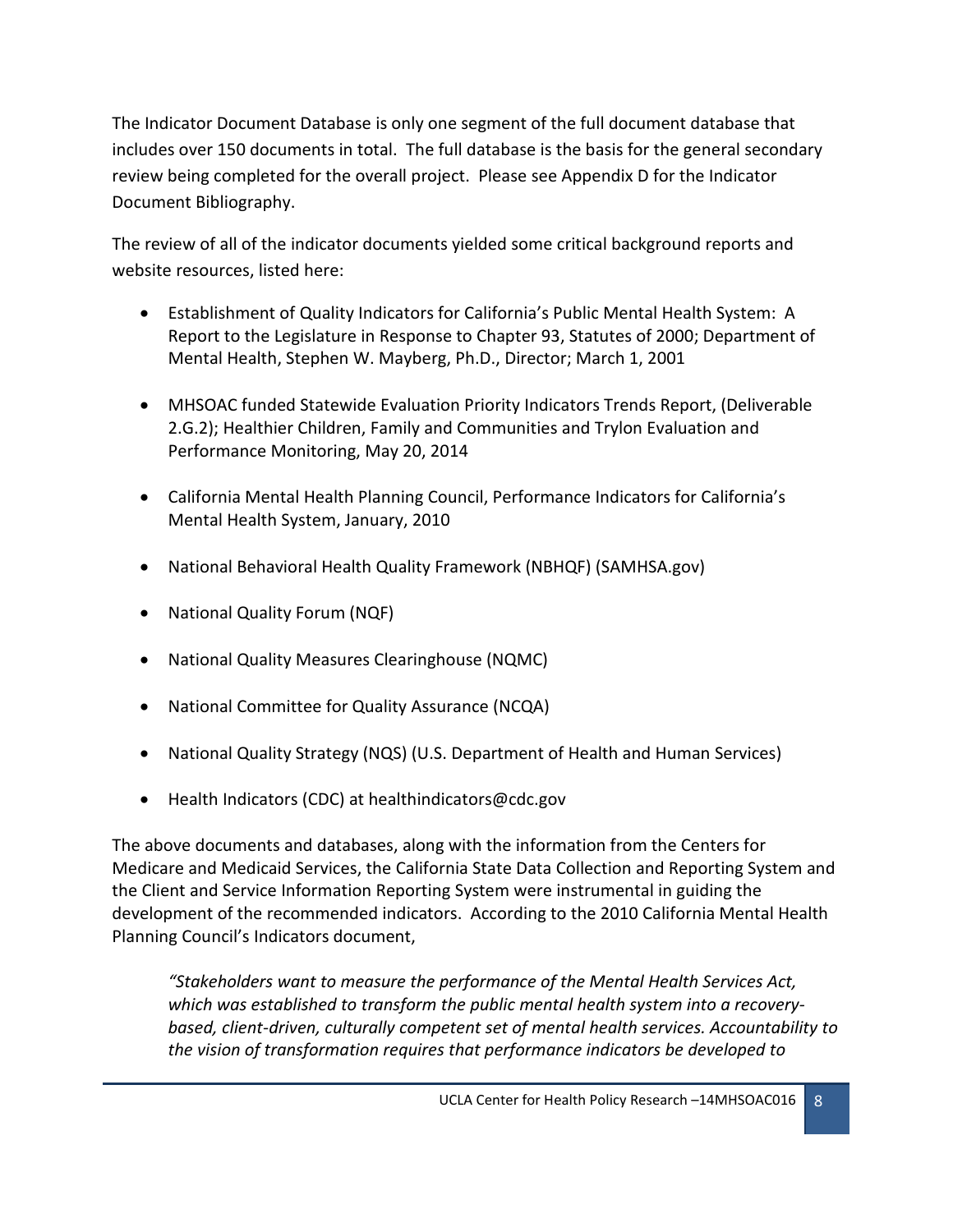*measure progress in ameliorating the negative outcomes of mental illness (e.g., suicide, homelessness, incarceration, etc.) and achieving outcomes specified in statute for the adult system of care (ASOC) and the children's system of care (CSOC). However, a complete set of performance indicators has not been articulated so far.* 

## <span id="page-8-0"></span>**Selecting relevant and important indicators specific to older adults**

The project team, including our two consultants, has completed a thorough review of relevant literature as indicated above to identify candidate indicators. Reports and literature were reviewed to identify quality indicator thresholds and appropriate population-specific goals for effective systems of mental health care as well as methods/approaches in performance monitoring that are adaptable to changing needs of diverse populations. Reports and literature were also reviewed for limitations of mental health care performance monitoring and methods for appropriately interpreting indicators as they relate to intended outcomes.

Candidate measures represent processes and outcomes that are relevant to older adult mental health. Each of the indicators recommended are critically important to older adult mental health, representing highly prevalent or predictive health concerns, as noted for each below.

#### <span id="page-8-1"></span>**Suicide Prevention**

The incidence of suicide is particularly high among older, white males (30.3 suicides per 100,000). Notably, the rate of suicide in the oldest group of white males (ages 85+) is over four times higher than the nation's overall rate of suicide<sup>1</sup>. Suicide attempts are often more lethal in older adults than in younger adults. Older people who attempt suicide are often more frail, more isolated, more likely to have a plan, and are more determined than younger adults. These factors suggest that older adults are less likely to be rescued, and are more likely to die from a suicide attempt than younger adults. Firearms are the most common means of suicide in older adults (67%), followed by poisoning (14%) and suffocation (12%).1 Of note, older adults are nearly twice as likely to use firearms as a means of suicide than are people under age 60.1 The lethality of older adult suicide attempts suggests that interventions must be aggressive and that multiple prevention methods should be used<sup>2</sup>.

#### <span id="page-8-2"></span>**Affective Disorders**

*Depression.* Depression is not a normal part of life or aging. Depression occurs across the life course in all races, genders, and ages<sup>3</sup>. Depression is, however, the most common mental illness in late life and decreases quality of life<sup>3</sup>.

A review of the epidemiology of depression reports that 8 percent to 16 percent of communitydwelling older adults have depressive symptoms<sup>4</sup>, the prevalence of depression is substantially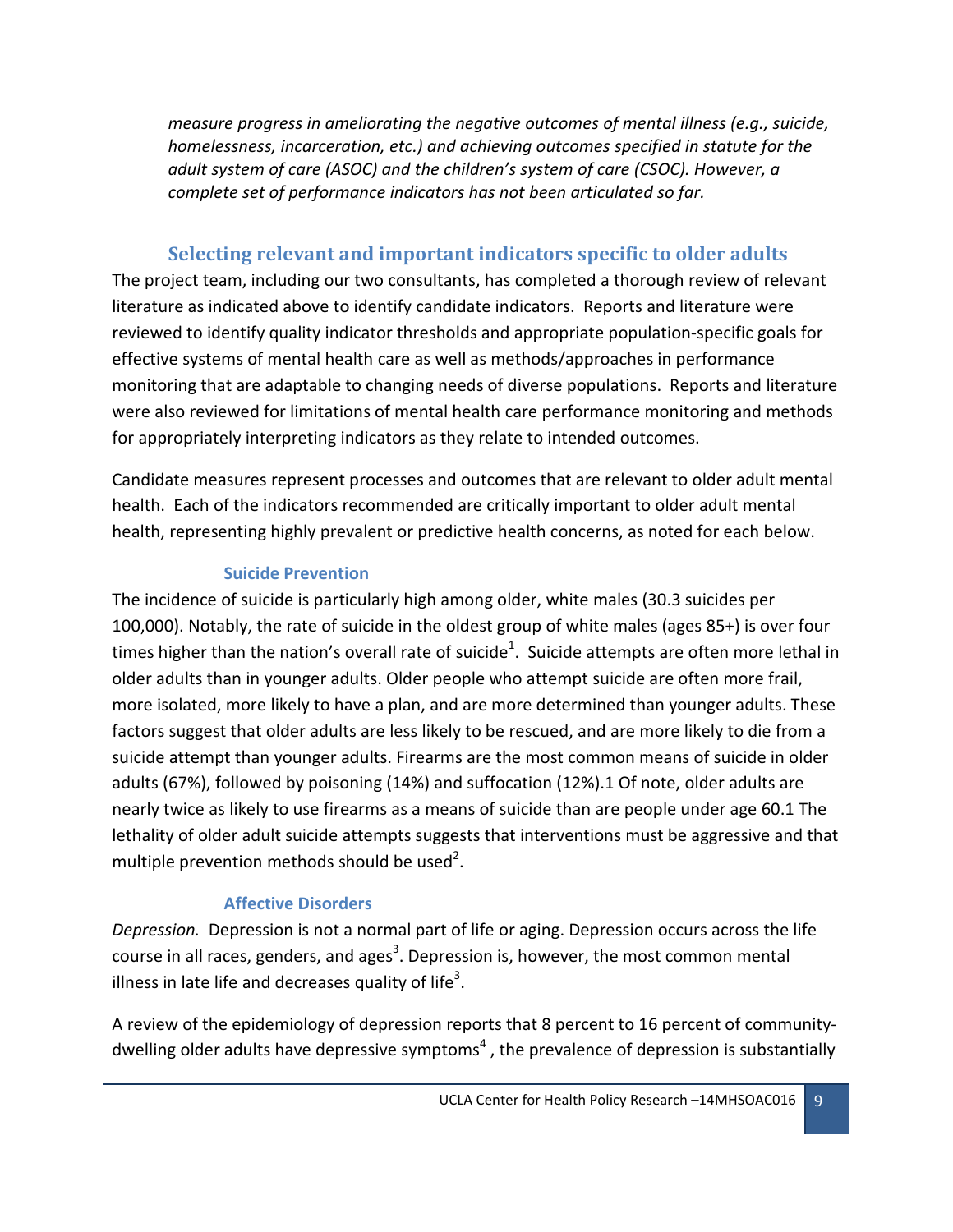higher in older adults with medical illnesses, and in those who receive services from aging service providers. For instance, a recent study found that more than one-quarter (27%) of older adults assessed by aging service providers met criteria for having current major depression and nearly one-third (31%) had clinically significant depressive symptoms. Depression is often under-recognized and under-treated in older adults<sup>5</sup>.

*Anxiety.* Three to 14% of older adults meet the diagnostic criteria for an anxiety disorder, however a greater percent of older adults have clinically significant symptoms of anxiety that impact their functioning. For instance, a recent study found that more than one-quarter (27%) of aging service network care management clients have clinically significant anxiety.

Like depression, anxiety disorders are often unrecognized and undertreated in older adults. The detection and diagnosis of anxiety disorders in late life is complicated by medical comorbidity, cognitive decline, changes in life circumstances, and changes in the way that older adults report anxiety symptoms<sup>5</sup>.

## <span id="page-9-0"></span>**Cognitive Health**

The Alzheimer's Association reports that in 2014, 5.2 million Americans of all ages had Alzheimer's disease, and Alzheimer's disease accounts for an estimated 60% to 80% of all cases of dementia<sup>6</sup>. Based on these figures, one could estimate that in 2014 there were 6.5 million to 8.7 million Americans with dementia $^6$ .

The Patient Protection and Affordable Care Act (ACA) of 2010 established the Annual Wellness Visit (AWV) as a new Part B benefit for Medicare beneficiaries. Regulations to implement the new AWV benefit define *detection of any cognitive impairment* as "assessment of an individual's cognitive function by direct observation, with due consideration of information obtained by way of patient report, concerns raised by family members, friends, caretakers or others" <sup>7</sup>. The benefit of improved diagnostic processes and accompanying quality measures cannot be realized if the first step along that pathway (i.e., detection) is not addressed in a timely manner<sup>8</sup>.

#### <span id="page-9-1"></span>**Alcohol and Substance Abuse/Misuse**

Several recent community surveys have estimated that as much as 16 percent of older adults are at-risk or problem drinkers. More than 25 percent of older adults use prescription psychoactive medications that have abuse potential. Substance abuse, particularly of alcohol and prescription drugs, among adults 60 and older is one of the fastest growing health problems facing the country<sup>9</sup>. Problems stemming from alcohol consumption, including interactions of alcohol with prescribed and over-the-counter drugs, far outnumber any other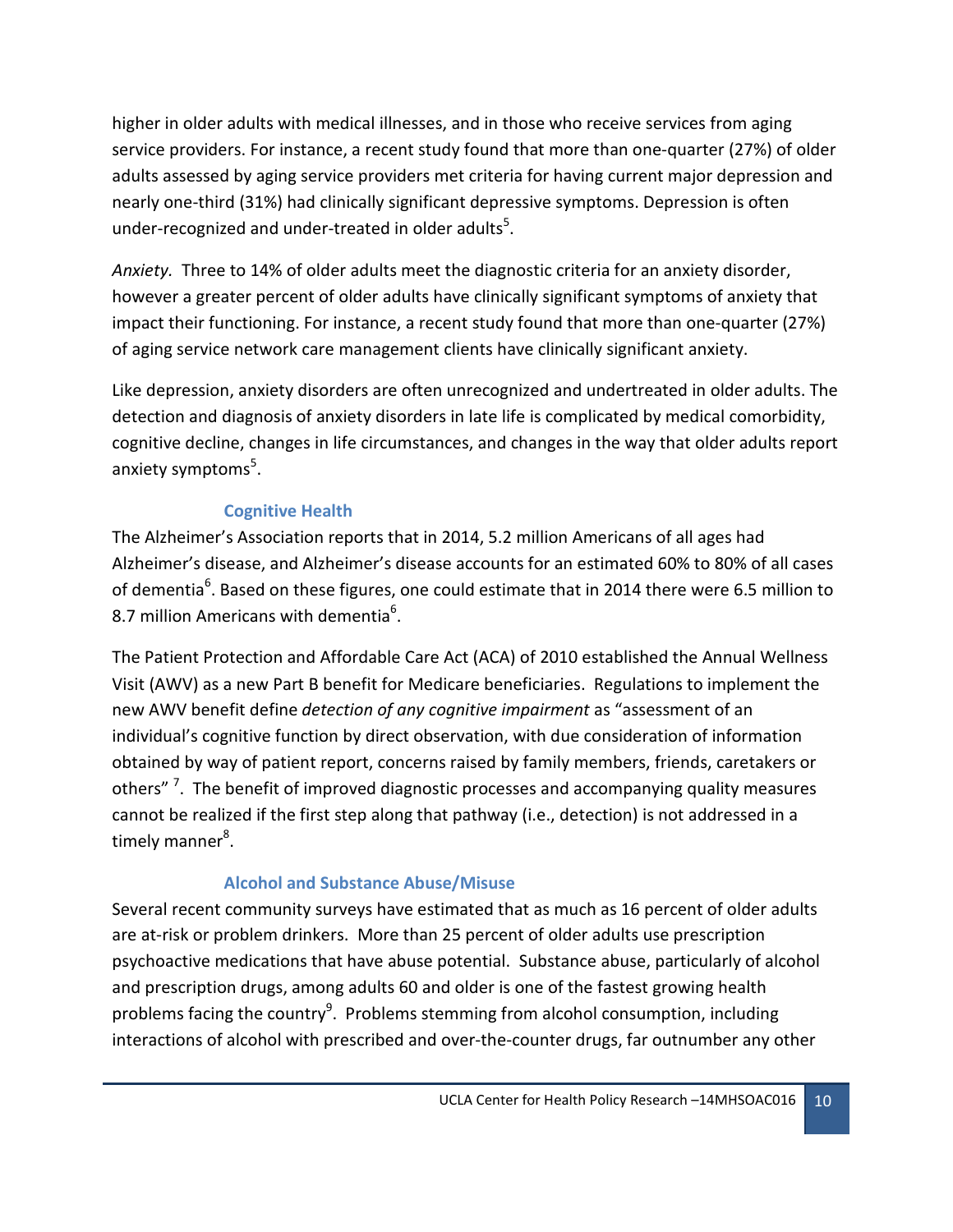substance abuse problem among older adults. Further complicating treatment of older substance abusers is the fact that they are more likely to have undiagnosed psychiatric and medical comorbidities. According to one study, 30 percent of older alcohol abusers have a primary mood disorder<sup>10</sup>.

*Medication Management.* Prescription medication misuse and abuse are growing public health problems among older adults; these problems are associated with many serious consequences, and often go unrecognized<sup>11</sup>. Medication management programs, including medication review, are key to assisting the older adult to manage their oftentimes complicated medication regimens effectively.

#### <span id="page-10-0"></span>**Independent Living**

*Functional Health Status.* With older adults, because of the prominence of multiple chronic conditions, the rule-of-thumb in health assessment is to "focus on function". Functional assessments complement disease identification by providing information about how the disease, or other factors, may impede the ability to function in a number of domains. There are two common levels of functional assessment, the basic activities of daily living (ADL) and the instrumental activities of daily living (IADL). The "basic" activities are just that – essential activities to live independently, such as the ability to eat, bathe, toilet, transfer and dress. Whereas "instrumental" activities of daily living are more complex activities, including money management, shopping, food preparation and housekeeping. A number of valid instruments are available for assessments at both these levels<sup>12</sup>. Over 23.7 million older adults (62%) report limitations in activities of daily living  $(ADL)^{13}$ , with limitations in functional ability strongly related to increased age.

In a community study of functional levels of older adults with chronic mental illness, it was noted that 25% of the sample had severe limitations at the ADL level, defined as regularly requiring assistance with at least four ADL's<sup>14</sup>. The majority (53%) of subjects had psychiatric symptoms. The most common psychiatric diagnosis was depression (42%). followed by schizophrenia (22%). and bipolar illness (13%). Twenty-nine percent of the subjects also had a serious medical problem that required medical treatment and polypharmacy and drug misuse were common among the sample.

*Housing Stabilization.* The surge in older homeless people is driven largely by a single group younger baby boomers born between 1955 and 1965. This group has made up a third of the total homeless population for several decades. The emergence of an older homeless population is creating daunting challenges for social service agencies and governments already struggling with this crisis of poverty<sup>15</sup>.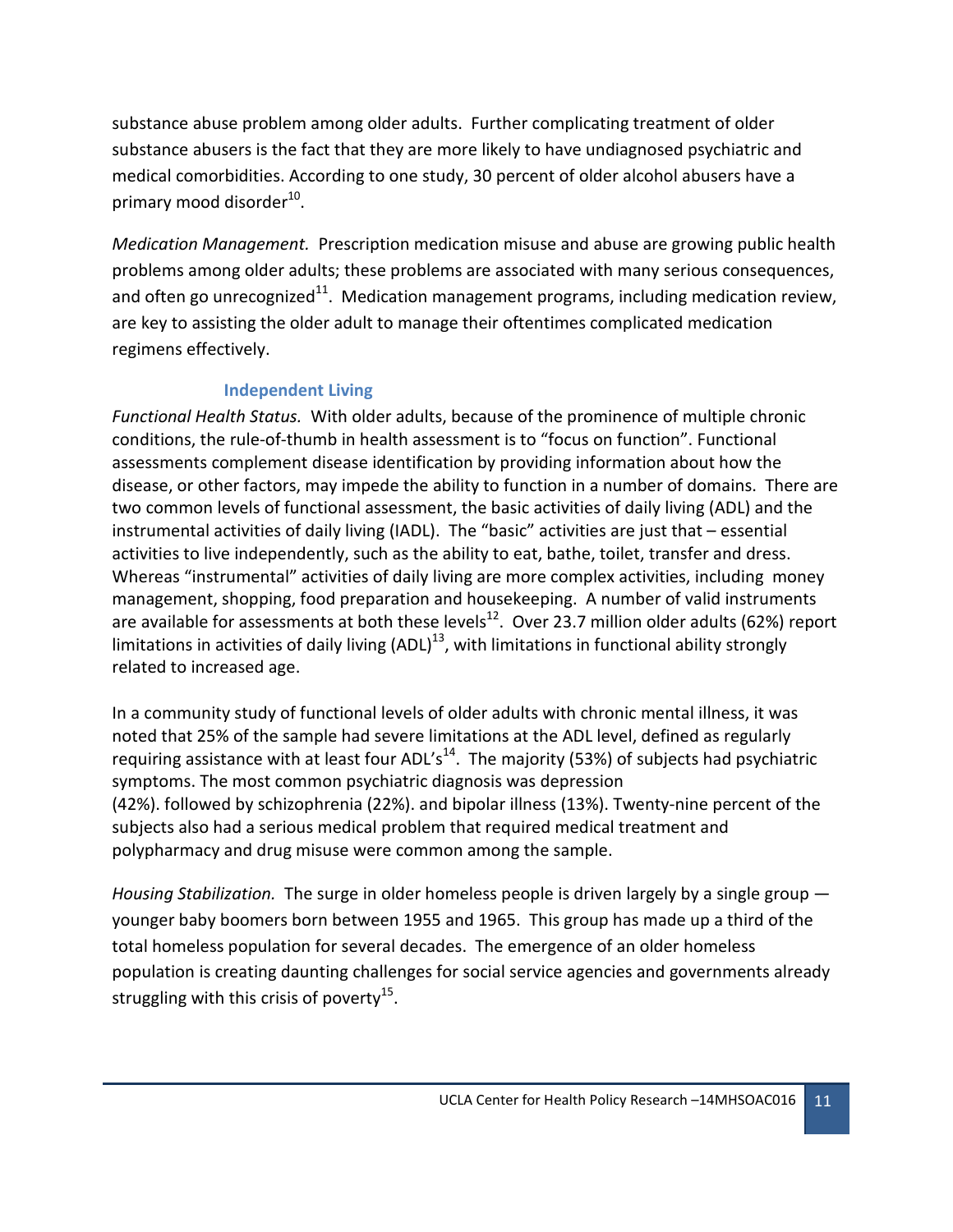Homeless older adults may have "aged on the streets" or may have become homeless for the first time as an older adult<sup>16</sup>. Data from a study in Boston revealed that most elderly homelessness people were newly homeless with a history of stable adult employment. Most were last housed in a private rental unit and a plurality had lived alone. The common causes of their homelessness were, in decreasing order of frequency: financial problems, mental health problems, relationship breakdown, physical health problems, and issues related to work $^{17}$ . Newly homeless older adults require intensive prevention activities, including the opportunity to be placed into subsidized housing.

Chronically homeless older adults who age into elderly homelessness often have critical health and service needs in addition to their obvious housing needs. Homeless seniors are more likely to experience multiple medical issues at a time and often have chronic illnesses that go untreated. Substance use disorders, particularly alcoholism, are not uncommon among the elderly homeless population and are often presented alongside mental health disorders, especially among the chronically homeless population. The mental health issues of the elderly are also particularly important when examining the reasons that older people become or remain homeless. Mental illnesses associated with memory loss, for example, can affect the ability to secure housing as acquiring housing often involved multiple appointments and selfinitiated persistence<sup>18</sup>. Elderly chronically homeless people often require intensive service coordination such as case management.

#### <span id="page-11-0"></span>**Social Connections and Social Isolation**

The health risks posed by social isolation may be particularly severe for older adults $^{19-20}$ , especially as they are likely to face stressful life course transitions, health problems, and disabilities<sup>21</sup>. Older adults who experience one or another aspect of social isolation are at greater risk for all-cause mortality, increased morbidity, diminished immune function, depression, and cognitive decline<sup>21-24</sup>. However, a large body of research suggests a potentially strong correlation between perceived isolation and mental health problems, especially depression<sup>25-26</sup>. Loneliness is a key predictor of depression among older adults, in particular<sup>27-</sup> <sup>28</sup>. Similarly, perceived social support is more important for mental health outcomes than indicators of social connectedness, such as received support<sup>28</sup> and network size<sup>21</sup>. To the extent that mental health problems put individuals at risk for physical health problems<sup>29-30</sup>, perceived isolation may affect physical health through its impact on mental health.

#### <span id="page-11-1"></span>**Consumer and Family Satisfaction with Mental Health Care**

The National Behavioral Health Quality Framework (NBHQF) promotes the key concept of person or family-centered care. The NBHQF recommends measuring the dissemination and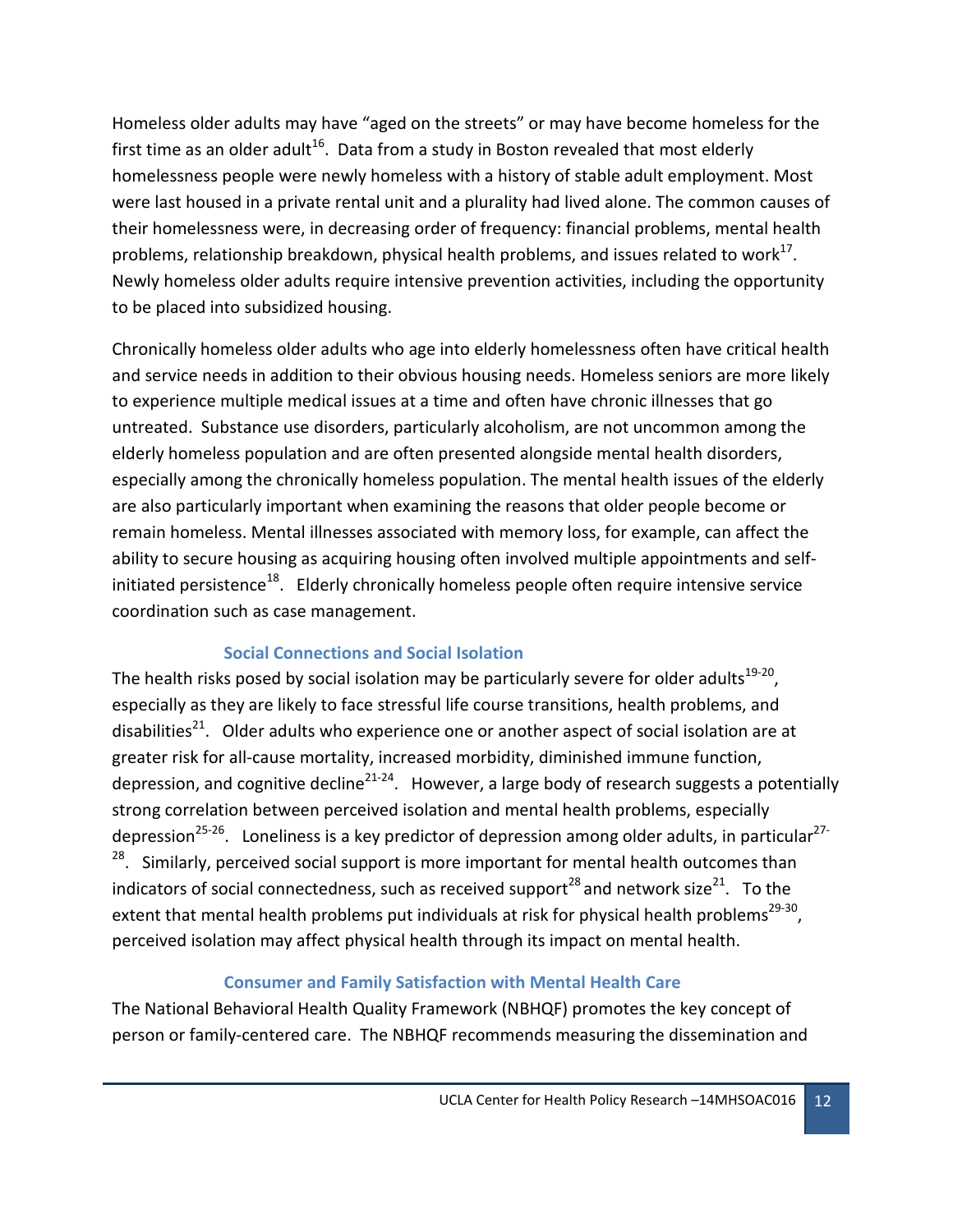uptake of patient- and family-centered engagement in preventive, clinical, and recovery settings. There are several recommended evaluation measures, including the Consumer Evaluation of Care: which captures family members reporting on their participation In treatment planning; and Perceptions of Care Survey (PoC) for both inpatient and outpatient care; and the Patient Assessment of Care for Chronic Conditions (PACIC) survey which measures specific actions or qualities of care and patient engagement in care. Inherent within the MHSA legislation are the core values of consumer input and engagement in services.

California utilizes the Mental Health Statistical Improvement Project (MHSIP) Consumer Survey which collects information on satisfaction with care, access to care, participation in treatment planning and quality of life. The MHSIP Survey is utilized by counties to give consumers and family members the opportunity to provide input/feedback on services for quality improvement purposes. The MHSIP is a requirement of the Substance Abuse and Mental Health Services Administration (SAMHSA) Community Mental Health Services Block Grant (MHBG) and a requirement of California W&I Code Sections 5600 -5623.5 (Bronzan-McCorquodale Act).

#### <span id="page-12-0"></span>**Health Services Utilization**

The quality of the health and social services available to older adults and their caregivers affects their ability to manage chronic conditions and long-term care needs effectively. Older adults are high utilizers of health care services, predominantly due to their prevalence of chronic conditions. Approximately 80 percent of older adults have at least one chronic health condition, and approximately 60-65 percent have two or more conditions<sup>31</sup>. Older adults with serious mental illness have an increased rate of mortality and are also at greater risk of receiving inadequate care, including lower quality of health care. In an analysis of Medicare claims, older adults (≥ 65) with mental illness were found to receive poorer medical care after MI than older adults without a mental disorder. The presence of psychiatric illness was associated with a 19% increase in 1-year mortality<sup>32</sup>. Researchers confirm that older adults with evidence of mental disorder are less likely than younger and middle aged adults to receive mental health services and that, when they do, they are less likely to receive care from a mental health specialist $^{33}$ .

Recent data indicate that an estimated 20.4 percent of adults aged 65 and older met criteria for a mental disorder, including dementia during the previous 12 months<sup>33</sup>. The increasing diversity in the older population will affect the provision of mental health/substance use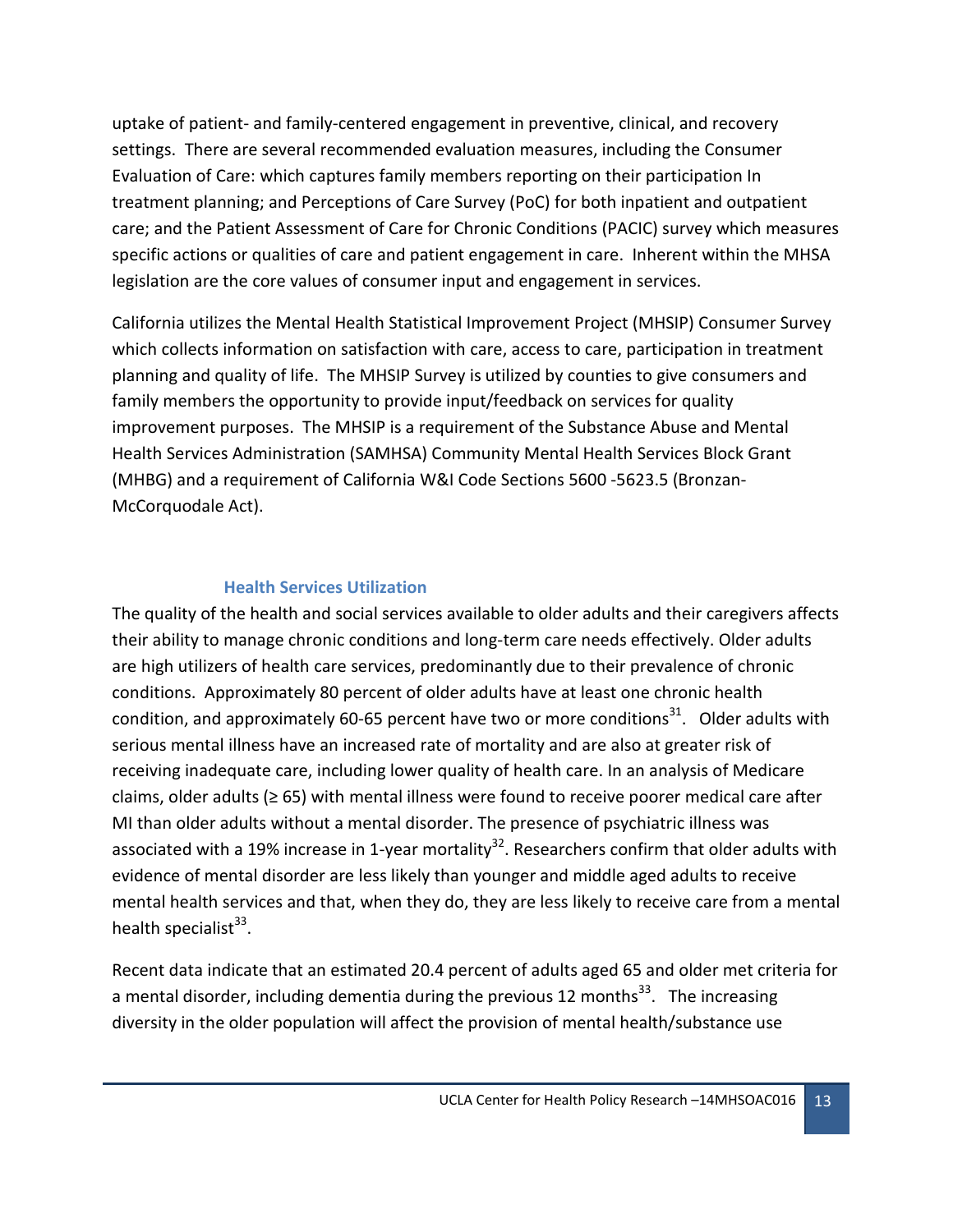services, requiring training in the provision of culturally competent care in the coming decades 34.

Because of their coexisting physical conditions, older adults are significantly more likely to seek and accept services in primary care versus specialty mental health care settings<sup>35</sup>. Older Americans underutilize mental health services for a variety of reasons, including: inadequate insurance coverage; a shortage of trained geriatric mental health providers; lack of coordination among primary care, mental health and aging service providers; stigma surrounding mental health and its treatment; denial of problems; and access barriers such as transportation<sup>36</sup>.

#### **Continuity and Integration of Care**

<span id="page-13-0"></span>Behavioral health problems—such as alcohol or medication misuse or abuse, depression, and anxiety—are prevalent in older adults, and each affects up to 15% of older adults. These problems have a substantial impact on older adults. They are associated with decreased quality of life, functioning, and treatment adherence; poor physical health; and overuse of medical services. Despite the impact of these problems, they are often undiagnosed and undertreated.

Integrated care models can improve treatment engagement and outcomes for older adults, when compared to more traditional methods for delivering behavioral health services. These models may also improve communication and coordination between primary care and behavioral health specialists, and decrease stigma associated with accessing behavioral health services.

Given improved quality of care and decreased costs, integration of behavioral and physical health fits well within models of health reform promoted within the Affordable Care Act, including: Patient- Centered Medical Homes, Accountable Care Organizations, and the Medicaid Health Home initiative<sup>37</sup>.

# <span id="page-13-1"></span>**Meaningful Stakeholder Input – Our Process**

Recommendations for the Indicators have been developed through an iterative process, with input from the Indicators Workgroup and the PAC, and experts in the California Department of Health Care Services, as described above. We have completed 4 rounds of reviews, and after each one, have revised the working draft of the Indicator Matrix. This nominal group technique was utilized to assure key stakeholder input and solicit guidance from experts in outcome evaluation and delivery of mental health services. Prior to each discussion, stakeholders were sent a detailed Indicator Matrix draft that identified potential indicators, resources, definitions,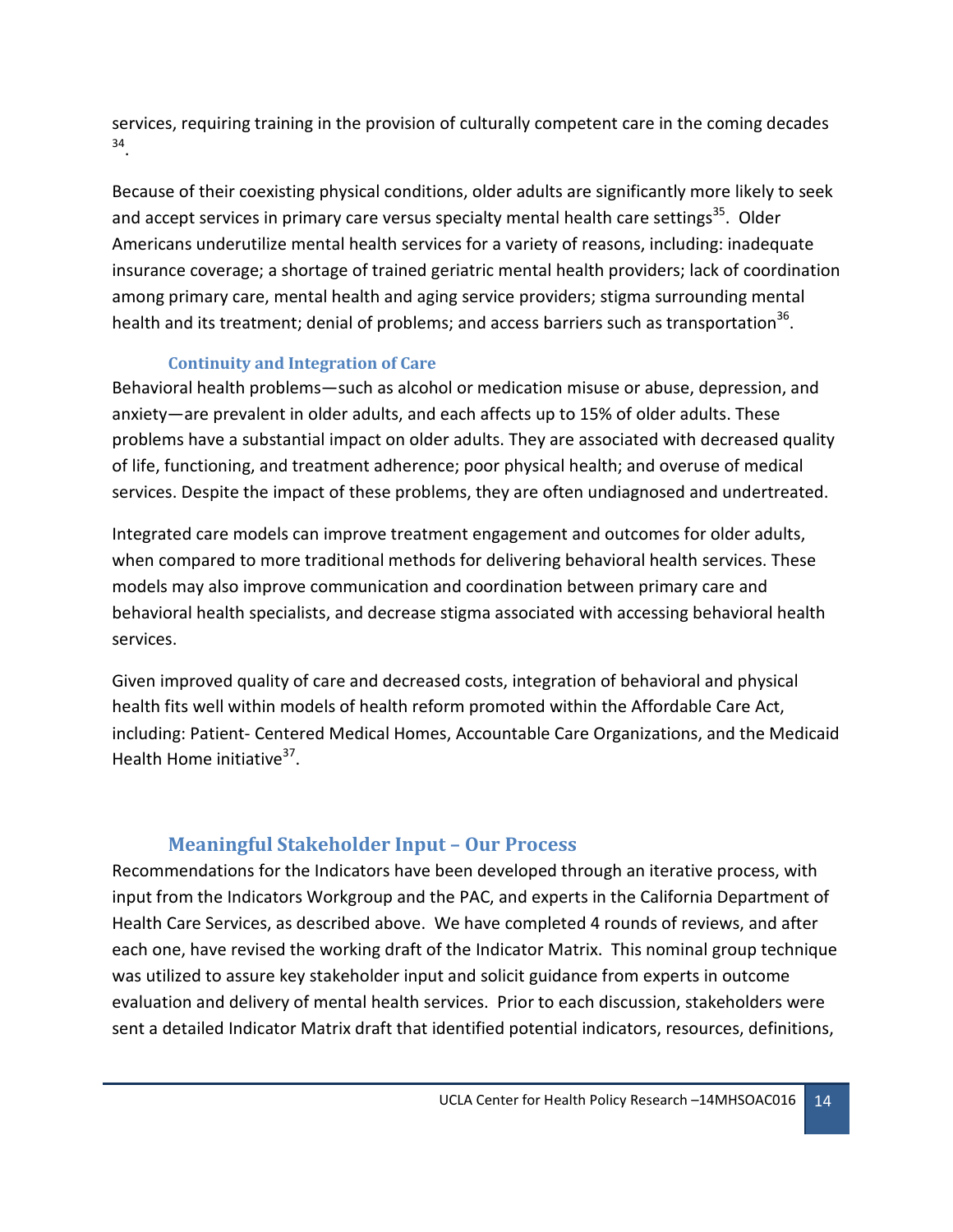relationship to current data reporting/data sources, recommendations and a list of comments and suggestions from reviewers.

The study team systematically solicited and documented feedback from Indicator Workgroup members, then facilitated a group discussion of the ideas presented. The input generated through these discussions was then worked on by the project team to incorporate into a penultimate draft of the final recommendations for outcomes and data elements/measures/indicators. Between the project team meetings and the meetings with key stakeholders, we have revised the working draft of the Indicator Matrix 8 times. The penultimate draft was then presented to the PAC for review and input on May 4, 2016. As mentioned above, we also solicited input from the MHSOAC and the DHCS.

The indicators, identified based on evidence of their importance to the quality of older adult mental health, have gone through an iterative review by key stakeholders. Another opportunity for the project team to gain insight from these advisors was to ask them to share their perspectives of the relative level of importance among these indicators. In early June, we then sent the indicator list to the PAC to solicit their ratings on priority level for each potential indicator for mental health services for older adults. Each of the indicators had already been identified as important, but this last exercise to solicit key stakeholder input, provided the opportunity to rate the indicators as most to least important. The candidate list for priority voting represented the most recent set of indicators that had incorporated suggestions from reviews previously completed by the PAC.

# <span id="page-14-1"></span><span id="page-14-0"></span>**Results**

# **PAC Priority Level Ratings on Indicators**

Of the 24 people (21 PAC Members and 3 Project Resource Persons) sent the survey, 9 completed the survey (37.5% response rate). The survey was provided online using Survey Monkey, and two reminders were sent to promote response. Several PAC members declined to vote stating that they did not feel they had the expertise to render an opinion. Respondents represented state and county-level stakeholders, including administrators, providers, advocates and consumers.

The scoring was straightforward, with the option of scoring each indicator as low (1), medium (2) or high (3) priority. The scores and the average for each indicator are presented below in Table 1. Fifteen indicators were scored in the highest priority, with 10 being scored as medium or moderate priority. Only two indicators were scored in the lowest priority of importance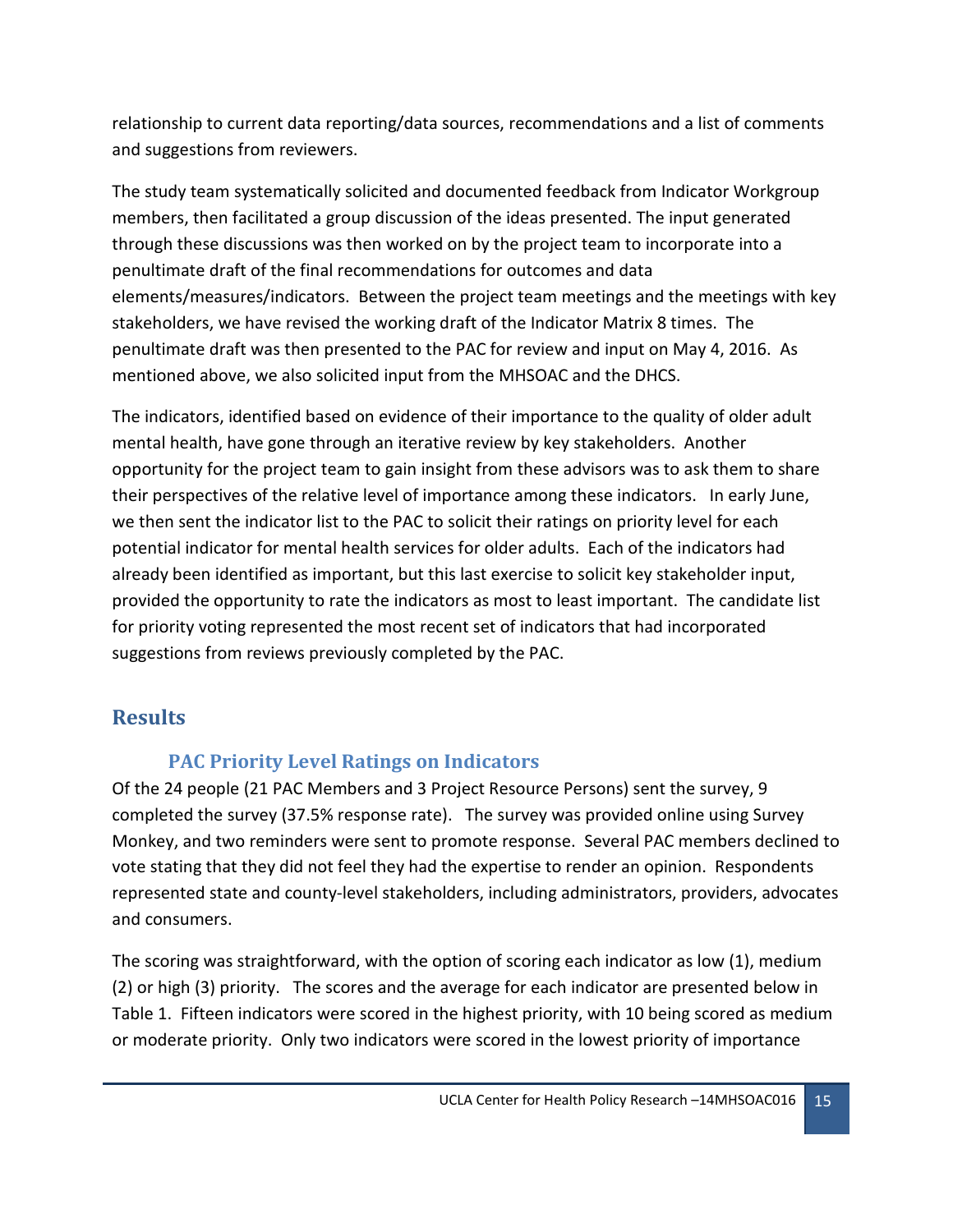category and both related to smoking. Smoking rates are generally low in older adults (10%); however smoking rates are much higher for adults with mental illness, so this indicator was initially being considered. Comments and suggestions for indicators and measurement were also provided.

| Table 1: Results from the PAC Prioritization Survey                           |                |                |                 |                |  |  |
|-------------------------------------------------------------------------------|----------------|----------------|-----------------|----------------|--|--|
| <b>Indicator</b>                                                              | $Low=1$        | Medium=2       | $High=3$        | <b>Average</b> |  |  |
| <b>Individual Suicide Risk Assessment<sup>2</sup></b>                         | $\Omega$       | $\overline{0}$ | $\overline{7}$  | 3.00           |  |  |
| <b>Health Screening</b>                                                       | $\overline{0}$ | $\overline{1}$ | $\overline{7}$  | 2.88           |  |  |
| <b>Depression Management</b>                                                  | $\overline{0}$ | $\overline{1}$ | 6               | 2.86           |  |  |
| <b>Availability of one Close Support</b>                                      | $\mathbf{0}$   | $\overline{2}$ | $\overline{7}$  | 2.78           |  |  |
| <b>Depression Screening</b> <sup>2</sup>                                      | $\overline{1}$ | $\overline{0}$ | $\overline{7}$  | 2.75           |  |  |
| <b>Cognitive Assessment<sup>2</sup></b>                                       | $\overline{1}$ | $\overline{1}$ | $6\overline{6}$ | 2.63           |  |  |
| <b>Access to Care by Diverse and Special Populations1</b>                     | $\mathbf{1}$   | $\overline{1}$ | 6               | 2.63           |  |  |
| <b>Anxiety Assessment</b>                                                     | $\overline{1}$ | $\overline{1}$ | 5               | 2.57           |  |  |
| <b>Medication Review<sup>1,2</sup></b>                                        | $\overline{1}$ | $\overline{2}$ | 6               | 2.56           |  |  |
| <b>Social Network (Lubben)</b>                                                | $\Omega$       | $\overline{4}$ | 5               | 2.56           |  |  |
| <b>Consumer Rating of Care<sup>1</sup></b>                                    | $\overline{1}$ | $\overline{2}$ | 6               | 2.56           |  |  |
| <b>Culturally and Linguistically Competent Care</b> <sup>1</sup>              | $\overline{0}$ | $\overline{4}$ | 5               | 2.56           |  |  |
| <b>Standard System Procedures for Suicide Risk</b> <sup>1</sup>               | $\mathbf{1}$   | $\overline{2}$ | 5               | 2.50           |  |  |
| Follow up Care Post Mental Health or ER Care <sup>1</sup>                     | $\overline{2}$ | $\Omega$       | 6               | 2.50           |  |  |
| <b>Health Screening for Diabetes/CVD among</b><br>patients with Schizophrenia | $\overline{0}$ | $\overline{4}$ | $\overline{4}$  | 2.50           |  |  |
| <b>Engagement in Meaningful Activity</b> <sup>1</sup>                         | $\Omega$       | 5              | 4               | 2.44           |  |  |
| Number of ER Visits <sup>1</sup>                                              | $\mathbf{1}$   | 3              | 4               | 2.38           |  |  |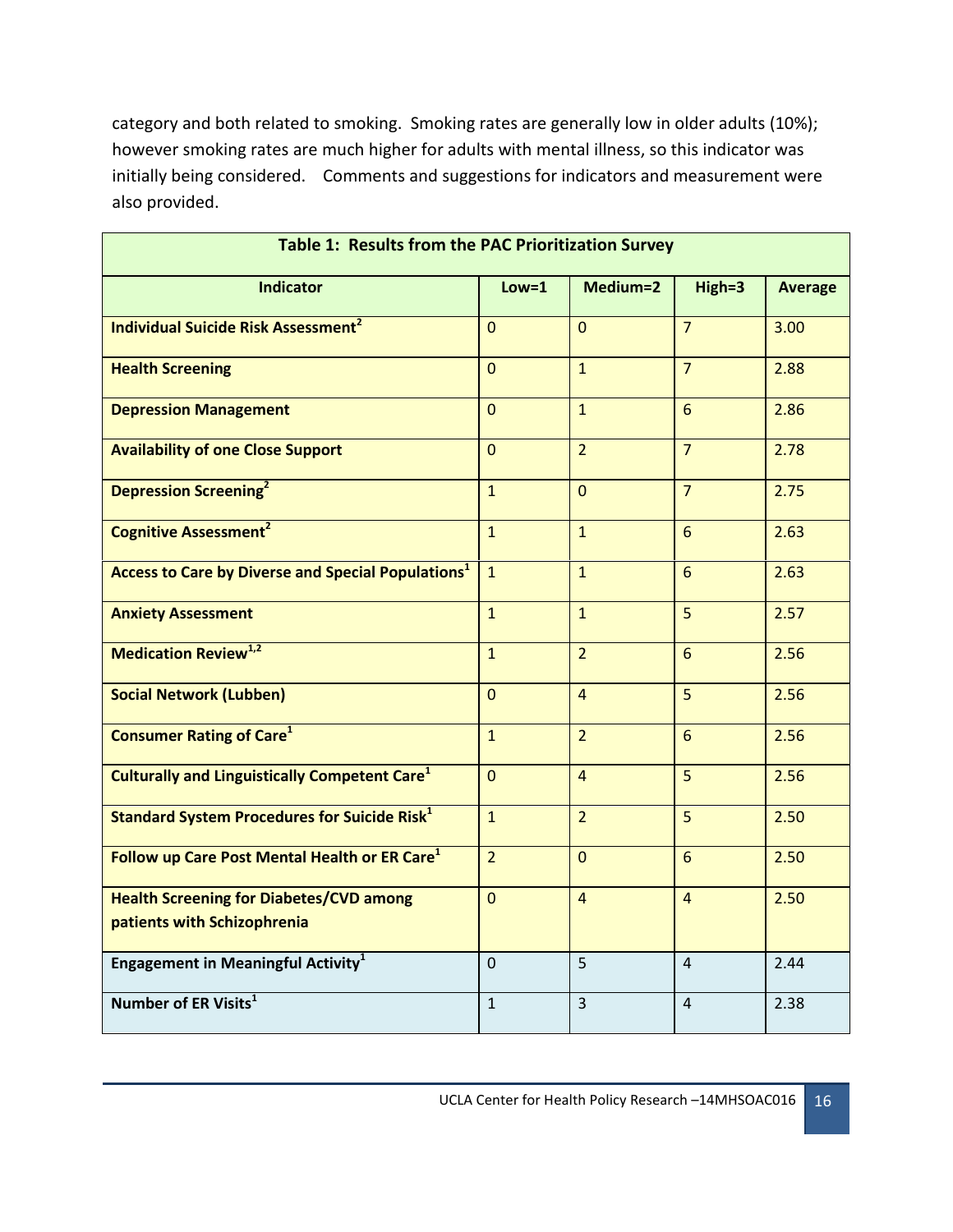| <b>Table 1: Results from the PAC Prioritization Survey</b>                               |                |                |                |                |  |  |
|------------------------------------------------------------------------------------------|----------------|----------------|----------------|----------------|--|--|
| <b>Indicator</b>                                                                         | $Low = 1$      | Medium=2       | High=3         | <b>Average</b> |  |  |
| Screening, Intervention, Referral for Alcohol &<br>Substance Abuse/Misuse <sup>1,2</sup> | $\overline{2}$ | $\overline{2}$ | 5              | 2.33           |  |  |
| Housing Help and Stabilization <sup>1</sup>                                              | $\overline{2}$ | $\overline{2}$ | 5              | 2.33           |  |  |
| Consumer/Family Experience of Care <sup>1</sup>                                          | $\mathbf{1}$   | $\overline{4}$ | $\overline{4}$ | 2.33           |  |  |
| <b>Comprehensive Coordinated Care</b> <sup>1</sup>                                       | $\overline{3}$ | $\overline{0}$ | 5              | 2.25           |  |  |
| <b>Behavioral Health Care Coordination with Other</b><br>$s$ ervices $1$                 | $\overline{2}$ | $\overline{2}$ | $\overline{4}$ | 2.25           |  |  |
| Number of Psychiatric Hospitalizations <sup>1</sup>                                      | $\mathbf{1}$   | $\overline{4}$ | $\overline{3}$ | 2.25           |  |  |
| <b>Instrumental Activities of Daily Living</b> <sup>1</sup>                              | $\overline{2}$ | $\overline{3}$ | $\overline{3}$ | 2.13           |  |  |
| <b>Basic Activities of Daily Living</b> <sup>1</sup>                                     | $\overline{3}$ | $\overline{3}$ | $\overline{3}$ | 2.00           |  |  |
| <b>Tobacco Use Assessment</b>                                                            | $\overline{4}$ | $\overline{2}$ | $\overline{3}$ | 1.89           |  |  |
| <b>Tobacco Cessation Intervention</b>                                                    | $\overline{4}$ | $\overline{2}$ | $\overline{2}$ | 1.75           |  |  |
| Medium Priority =<br>Lowest Priority =<br>Key: Highest Priority =                        |                |                |                |                |  |  |
| 1 = Current state reporting requirement or MHSA program regulation requirement           |                |                |                |                |  |  |
| 2 = Current CMS Meaningful Use Indicator                                                 |                |                |                |                |  |  |

The cut points for scoring above are straightforward, with 2.5 and above being placed in the highest priority of importance category; scores of 2 to 2.49 in the medium priority category and scores below 2 designated into the lowest priority category. The scores are not meant to be inferential rankings.

In addition, one might wonder if there are thematic clusters or correlations among the various indicators. In the final Indicator Matrix presented in Appendix E, we do organize the indicators into themes or categories; however each indicator presents a different component of the overall category. For example, within the category of Independent Living, we have placed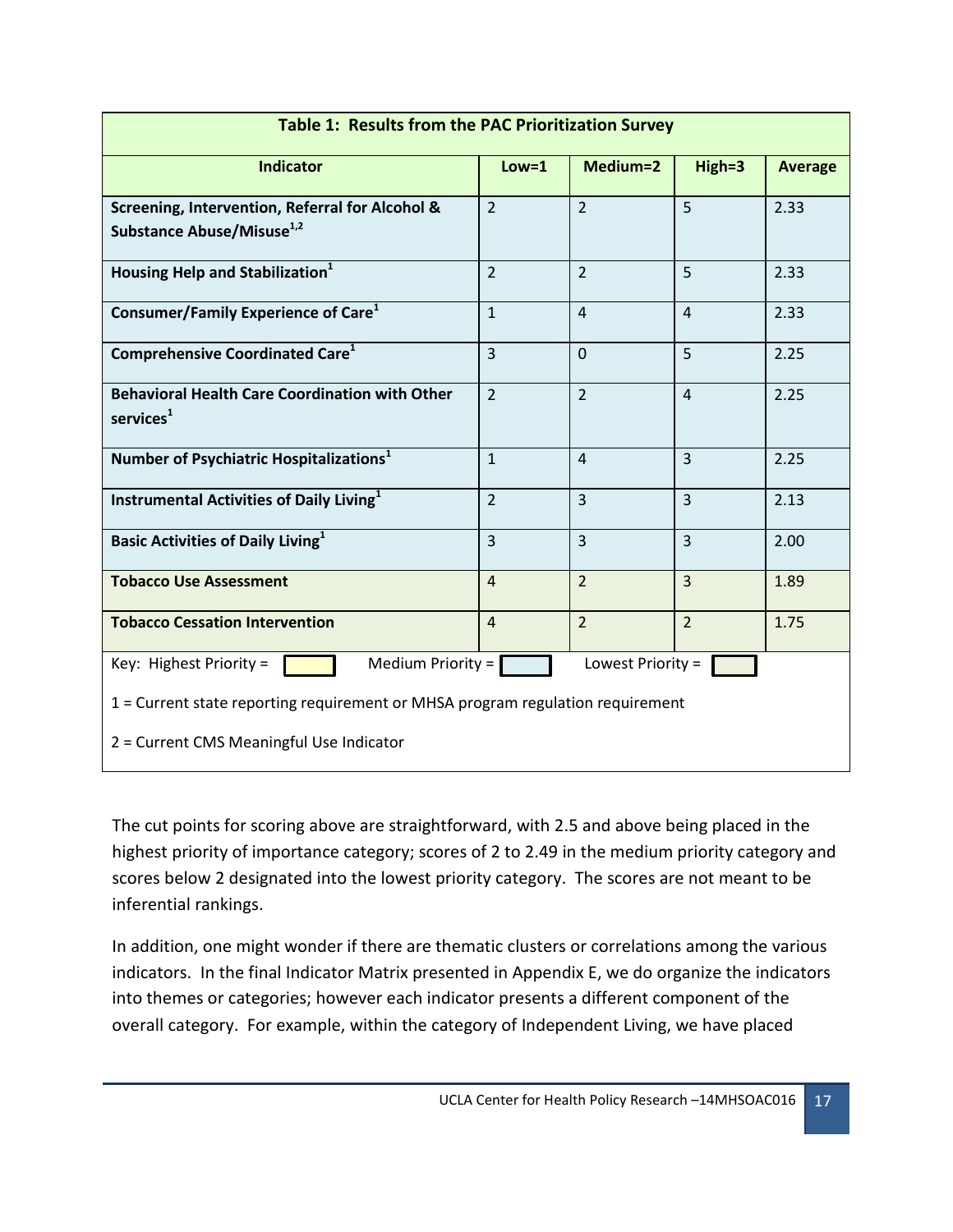Housing Help/Stabilization and Basic and Instrumental Activities of Daily Living. Though there may be some correlations among the various indicators, our viewpoint is that each indicator represents a distinct component, within the complexity of older adult mental health, and should be measured independently. Several indicators are being collected through one instrument, such as the Mental Health Statistical Improvement Project (MHSIP) consumer survey. We also indicate in Table 1, those indicators that currently have reporting requirements or are a component of the MHSA program regulations.

# <span id="page-17-0"></span>**Final Recommended Indicators**

In all, 24 indicators are being recommended, representing all indicators above except the two that were in the lowest priority category. We created one Social Connectedness indicator that can either be measured by a question like having the availability of one close support, or a scale like the Lubben Social Network Scale<sup>38</sup>. Sixteen of the recommended indicators are currently being required for State reporting, or are a designated requirement in the MHSA program component regulations. Five of the indicators have been designated for CMS Meaningful Use incentives.

In the detailed Indicator Matrix, provided as Appendix E; the indicators are organized by category, not priority. Categories include Affective Disorders (3 indicators), Suicide Prevention (2 indicators), Medication Management (1 indicator), Cognitive Health (1 indicator), Alcohol and Substance Misuse/Abuse (1 indicator), Independent Living (3 indicators), Social Connections and Social Isolation (2 indicators), Consumer/Family Satisfaction with Care (4 indicators), Continuity and Integration of Care (5 indicators), and Health Services Utilization (2 indicators), for a total of 24 indicators.

The Indicator Matrix has evolved to its present state through the iterative process described throughout this report. The components on the Matrix include the indicator, recommended tool(s) or protocol(s), the definition for the indicator, whether it relates to the individual or systems level, the quality standard source or reference, and whether it is currently a California reporting requirement or is considered a CMS Meaningful Use indicator or the National Quality Forum. The Medicare and Medicaid EHR Incentive Programs provide financial incentives for the "meaningful use" (MU) of certified EHR technology. To receive an EHR incentive payment, providers have to show that they are "meaningfully using" their certified EHR technology by meeting certain measurement thresholds that range from recording patient information as structured data to exchanging summary care records (SAMHSA.gov).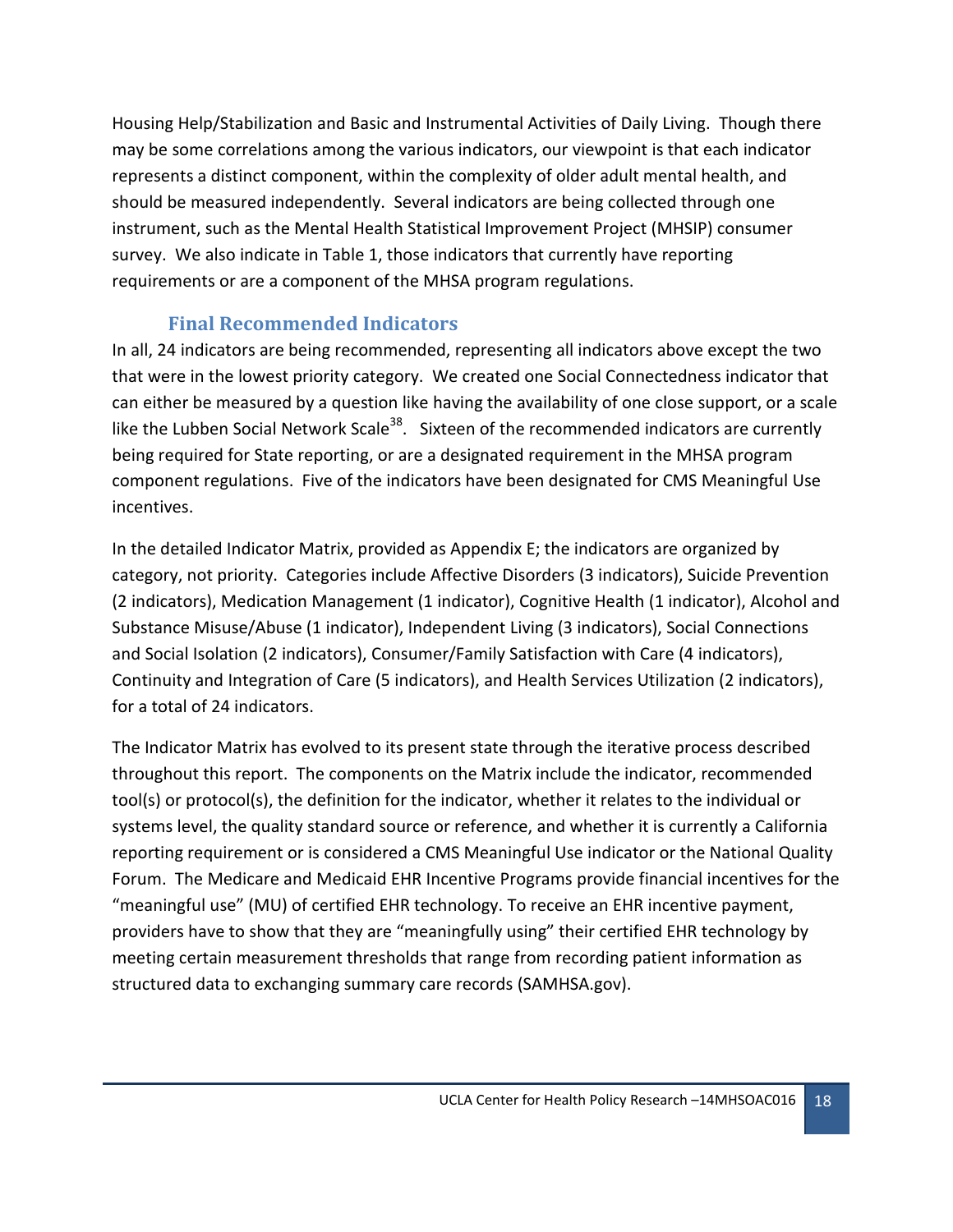The indicators are identified for both the individual and systems levels. Many of the individual level indicators are clinical tools for assessing and monitoring care being provided to the older adult. We think these evidence-based clinical level recommendations should be considered for state oversight since they aim to promote best practice guidelines and assist counties in improving quality of care to older adults. This work, building on the evidence of quality of care, in many ways is formative. The indicators, collectively, relate to most components of the Older Adult System of Care model, as shown in Appendix F. The system of care is multifaceted, and the indicators relate to its various components.

# <span id="page-18-0"></span>**Discussion: The Benefits and Challenges of Indicator Adoption and Implementation**

As described above, none of the proposed indicators are in the "nice to know" category; all have been identified through the literature and by key stakeholders as important for older adult mental health services and system of care. Nonetheless, there will be challenges at both the state and county levels to adopt and utilize the recommended indicators.

As the number of older adults across the state of California grows, adopting indicators and having standardized measures in place for the quality of care of older adults is a priority and responsibility warranting attention and continued efforts. There are, of course, challenges to the accomplishment of this precedent-setting goal. First, the number of the indicators may be daunting to busy administrators, providers, and counties. However, 16 of the 24 recommended indicators are already required in state reporting. Many counties are already collecting others for their own purposes, although perhaps not using the recommended indicator tool or measure. In addition, some of the indicators are identified by CMS for "meaningful use"; and reimbursement is available for collecting those data, which may be an added incentive. While providers are not reimbursed for "data collection", they are reimbursed for doing assessments and managing patient/client care. The area of care integration has also received much attention and emphasis through the Affordable Care Act and supported through CMS reimbursement expansion. Finally, counties could approach the inclusion of new indicators incrementally, perhaps starting with those identified as most important. The addition of new variables will be aided by the flexibility of the new data collection system development efforts contracted by the MHSOAC to Dr. Sarkin at UCSD.

At the State level, what indicators rise to "the top" for state level oversight has not been well described or defined. It is always necessary to balance the potential benefits for quality of care with the burden, or perceived burden, of data collection at the county level. Thus far, there has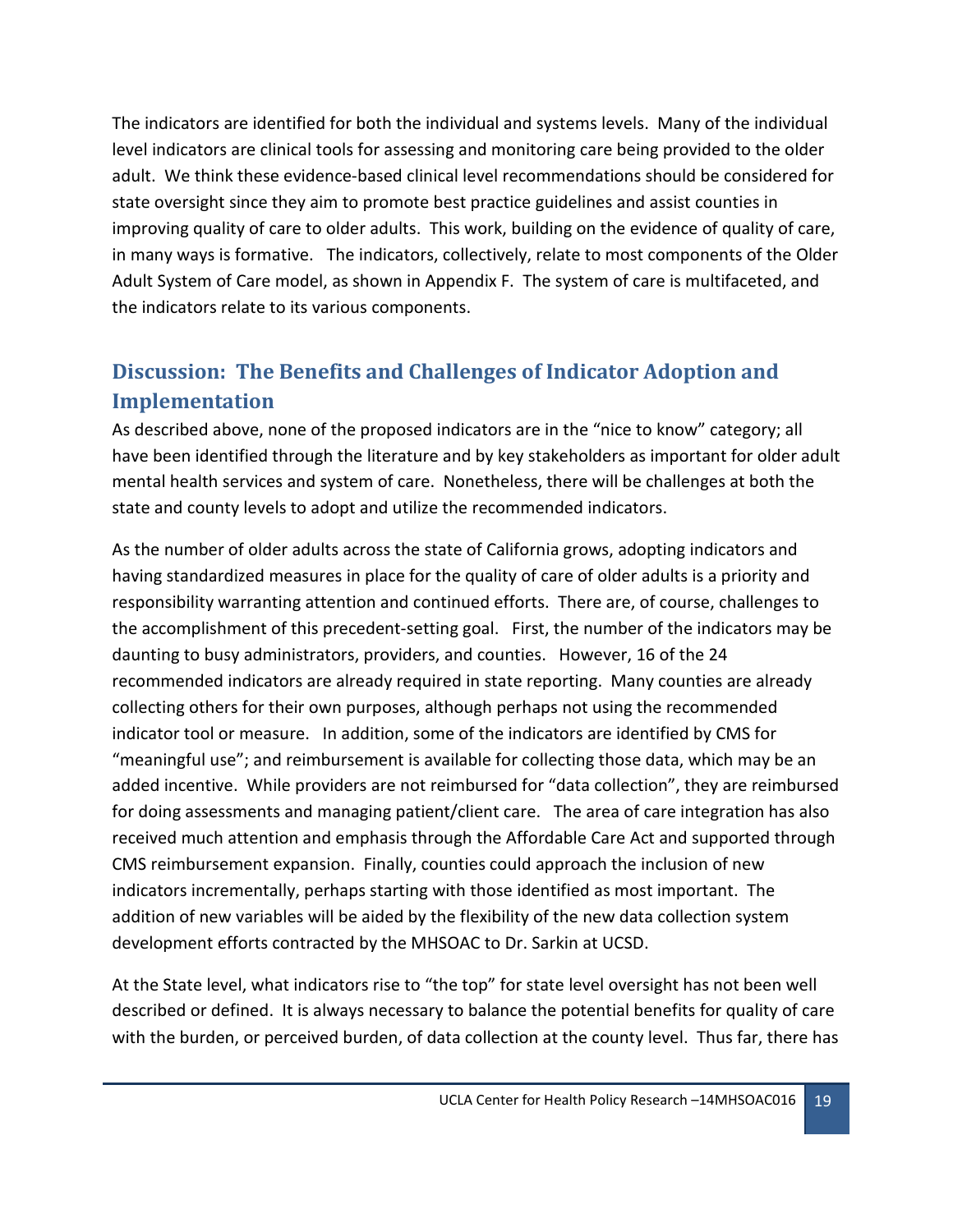not been any mandate for age-specific program indicators, other than some pilot work with children's mental health services (communication with Dr. Grealish, May 23, 2016). Statewide data collection must be purposeful with clearly articulated and incentivized goals. The State is aware, perhaps not in a systematic manner, that there is a great deal of data being collected in many counties that is not required to be reported to the State, and therefore is not being shared for oversight purposes.

As a beginning, it would be essential for the State to gather systematic information from the counties as to what data elements are being collected for which programs and population groups, including for older adult services (even for older adult services within an Adult System of Care). This type of inquiry may provide essential information about the common types of data being systematically collected at the county level that might be helpful to the State. We propose that implementing both the spirit and the technical aspects of the MHSA, by having counties collect and report on indicators relating to the Older Adult System of Care, is vital to its responsibility for oversight of the MHSA.

# <span id="page-19-0"></span>**Policy Recommendations**

Based on our work completed for the development of key indicators for older adult mental health services, we identified five general recommendations for policy change listed below. These recommendations if implemented uniformly in all counties would strengthen county and state data reporting and provide monitoring tools to uniformly assess the quality of care provided to older adults.

- 1. At the State level, create an expanded uniform minimum data requirement for persons over 60 years of age along the continuum of older adult mental health services funded by MHSA, to include:
	- a. Older adult-specific assessment and monitoring tools, programs and practices designed and tested for, or known to be effective with, older adults
	- b. Longitudinal tracking systems to collect ongoing data for mental health assessment processes, treatment and follow-up care. Utilize this data to establish or enhance service quality improvement and strengthen necessary response and action to address risks identified.
	- c. Attend to issues of chronically SMI adults as they become older adults to assure they receive appropriate assessments and services within the older adult systems of care.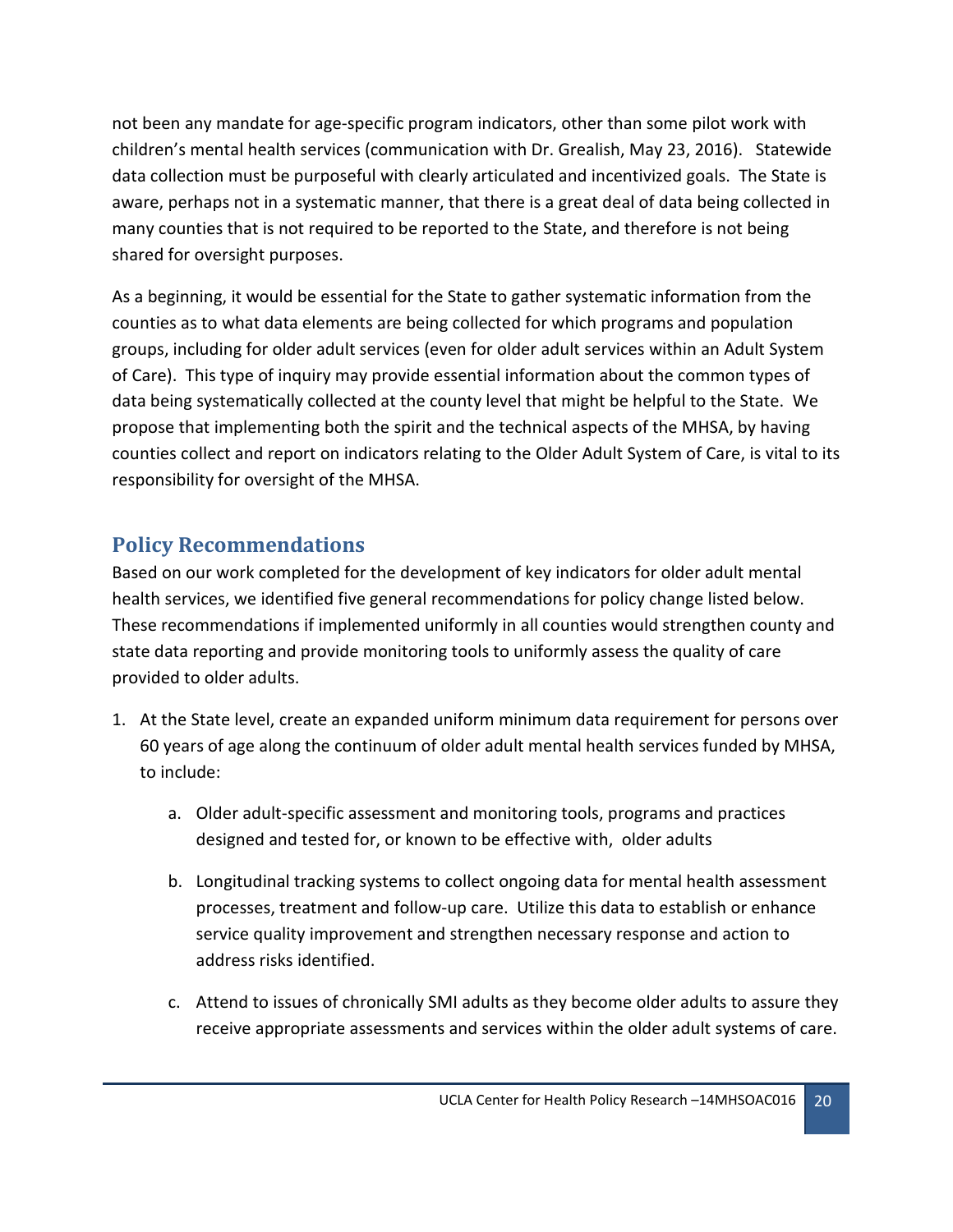- 2. Utilize data to prepare and disseminate, on a regular basis, state and county level reports, in plain language, to document, at a minimum:
	- a. Numbers of older adults served by age,
	- b. Differences in age categorization and racial/ethnic older adult groups served
	- c. The mental health status of older adults
	- d. Effectiveness of services and older adult consumer ratings of care
- 3. In order to provide adequate access and services for California's growing racial and ethnic older adult population
	- a. Make available assessment tools and treatment programs in multiple languages and provide translation services as needed;
	- b. More fully assess the client's experience with cultural and linguistic aspects of care by adding questions to current satisfaction surveys used with older adults (e.g., MHSIP Older Adult Satisfaction Survey)
	- c. Assemble county-level multi-racial/ethnic consumer advisory groups to assure that older adults guide service delivery in a systematic way. Report (see number 2 above) to this advisory group on an annual basis
- 4. Establish and disseminate the resources of a state repository of evidence-based assessment tools and treatment program materials being used by counties to share with all counties and other mental health providers
	- a. Document program models in use, and their effectiveness, for integrated behavioral/mental/physical health partnerships that address the special and comprehensive needs of older adults
- 5. In order for counties to accomplish the above recommendations, MHSA Workforce, Education and Training (WET) funds should be allocated to train all personnel, including clinicians, involved in delivering MHSA mental health care and prevention services to older adults on
	- a. Aging with mental illness
	- b. Late onset mental illness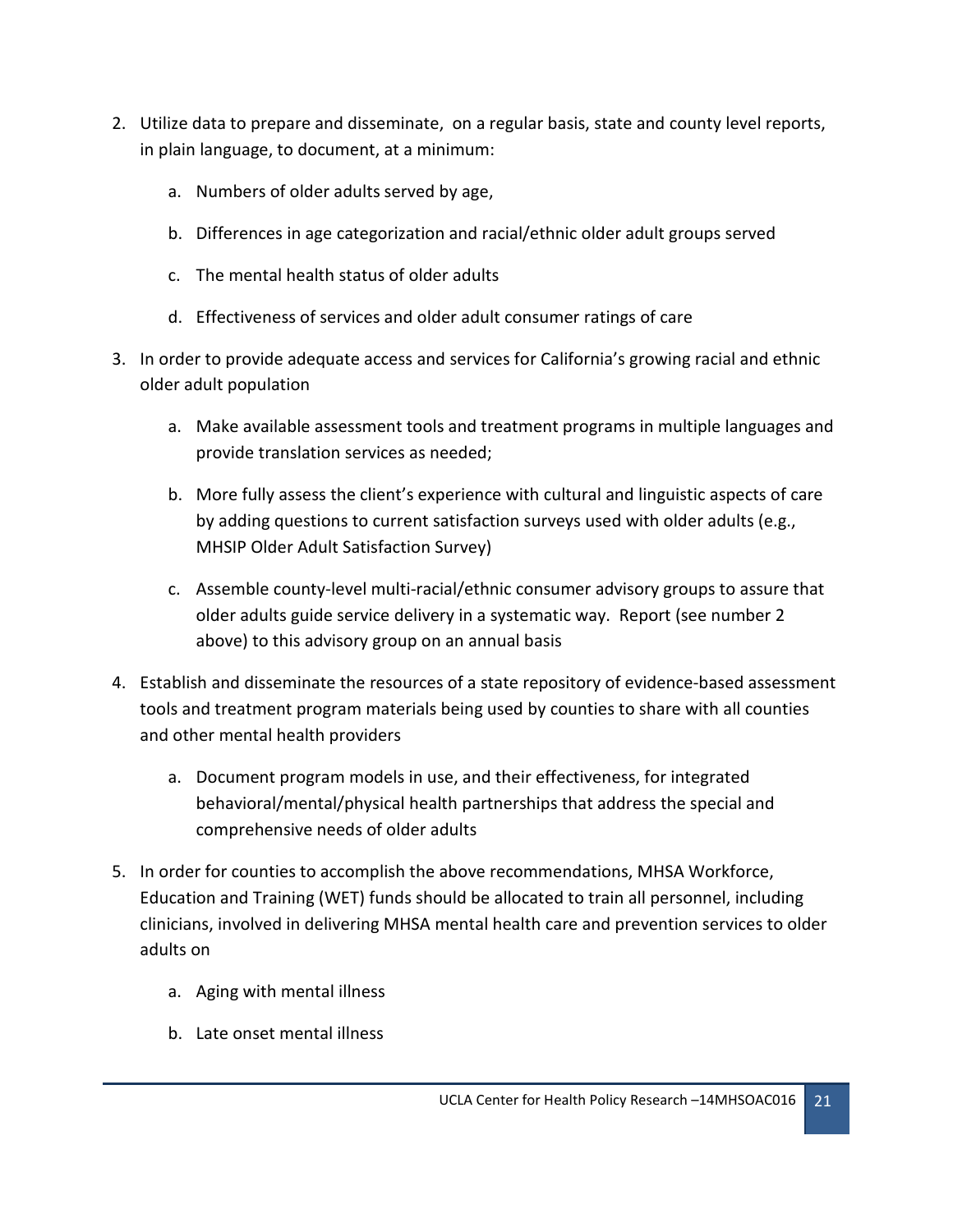- c. Mental health and resiliency models for older adults
- d. Use of evidence-based tools, programs or practices
- e. Content relevant to cultural and ethnic diversity of older adults

## <span id="page-21-0"></span>**Limitations**

The developmental work of identifying older-adult specific indicators and outcome measures has several limitations. First, the scope of the work was limited and called for this component of the contract to identify and recommend potential indicators to assist the State in monitoring the quality of mental health services being delivered to older adults. It did not call for the creation of an implementation strategy, or an analysis of methodological clusters of the indicators, for example. As we identified above, this work is formative and has a number of steps that could potentially follow.

Second, the Indicator Component of the project was also limited by its scope, by only being able to involve key stakeholders at the State level, and within six counties of California. As described here, and in our Deliverable 1 Report, we approached the selection of counties and recruitment of stakeholders systematically to maximize representativeness and diversity of viewpoints. Still, we only have 24 people in our PAC who were integrally involved in this effort, which is a limitation given the size and diversity of the State.

An additional limitation is the lack of a systematic repository of outcome indicators by county or those required by the State. We reviewed a substantial number of reports, data dictionaries, and articles during our indicator development. However, we could have missed critical information that may then have caused us to misrepresent required data collection for older adults.

# <span id="page-21-1"></span>**Conclusions**

The indicator development component of our project embraced the spirit of key stakeholder input by utilizing the PAC fully to guide this work. PAC member involvement was substantial and provided us with rich information, and important and varied perspectives. The quality of this work was improved because of PAC, and other state level stakeholders, involvement.

Through many iterations, we finalized the Indicator Matrix with 24 recommended indicators. These indicators represent critical areas within the comprehensive Older Adult System of Care and older adult mental health services. The Matrix includes the indicator, suggested tools or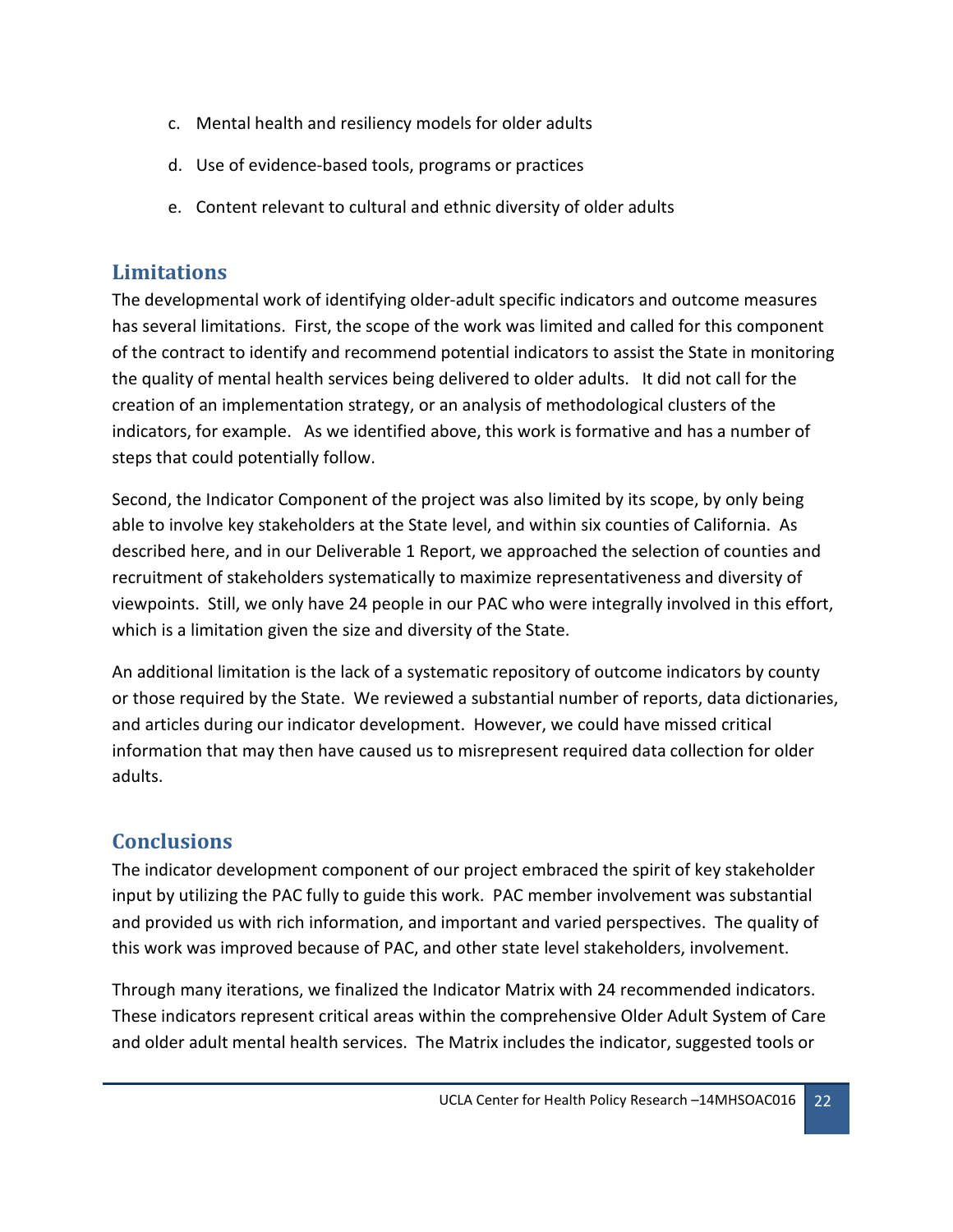measures; definitions, resources anchored to national quality of care concepts and recommendations; in addition to noting if the indicator is currently required, regulated or considered a CMS meaningful use indicator. The indicators are organized by conceptual domains/categories that include Affective Disorders (3 indicators), Suicide Prevention (2 indicators), Medication Management (1 indicator), Cognitive Health (1 indicator), Alcohol and Substance Misuse/Abuse (1 indicator), Independent Living (3 indicators), Social Connections and Social Isolation (2 indicators), Consumer/Family Satisfaction with Care (4 indicators), Continuity and Integration of Care (5 indicators), and Health Services Utilization (2 indicators), for a total of 24 indicators.

We provide a discussion section that identifies the potential benefits and challenges of adoption and utilization of the recommended indicators. Of note, 16 of the 24 recommended indicators are either required or included in MHSA programmatic regulations at this time. Finally, we propose 5 broad policy recommendations to strengthen the oversight function of the state and improve the quality of care for older adults.

# <span id="page-22-0"></span>**Appendices**

Please see attached documents.

# <span id="page-22-1"></span>**References**

1. Suicide Prevention Resource Center. (2014, September). Suicide Screening and Assessment. Education Development Center, Inc.; Waltham, MA.

2. SAMHSA and Administration on Aging, Older Adults Behavioral Health Technical Assistance Center, (2012). Older Americans Behavioral Health, Issue Brief 4: Preventing Suicide in Older Adults,

3. Blazer, Dan (2009). Depression in Late Life: Review and Commentary, Geriatric Psychiatry, [Volume 7 Issue 1, Winter 2009,](http://focus.psychiatryonline.org/toc/foc/7/1) pp. 118-136.

4. Damron-Rodriguez, JoAnn and Sara Carmel, (2014). Exploring the Will to Live and Distinguishing Depression at End of Life, Generations, Fall, Vol. 38 .No. 3.

5. Older Adult Behavioral Health Technical Assistance Center, The Substance Abuse and Mental Health Services Administration (SAMHSA) and Administration on Aging (AoA), 2013, Older Americans Behavioral Health Issue Brief 6: Depression and Anxiety: Screening and Intervention.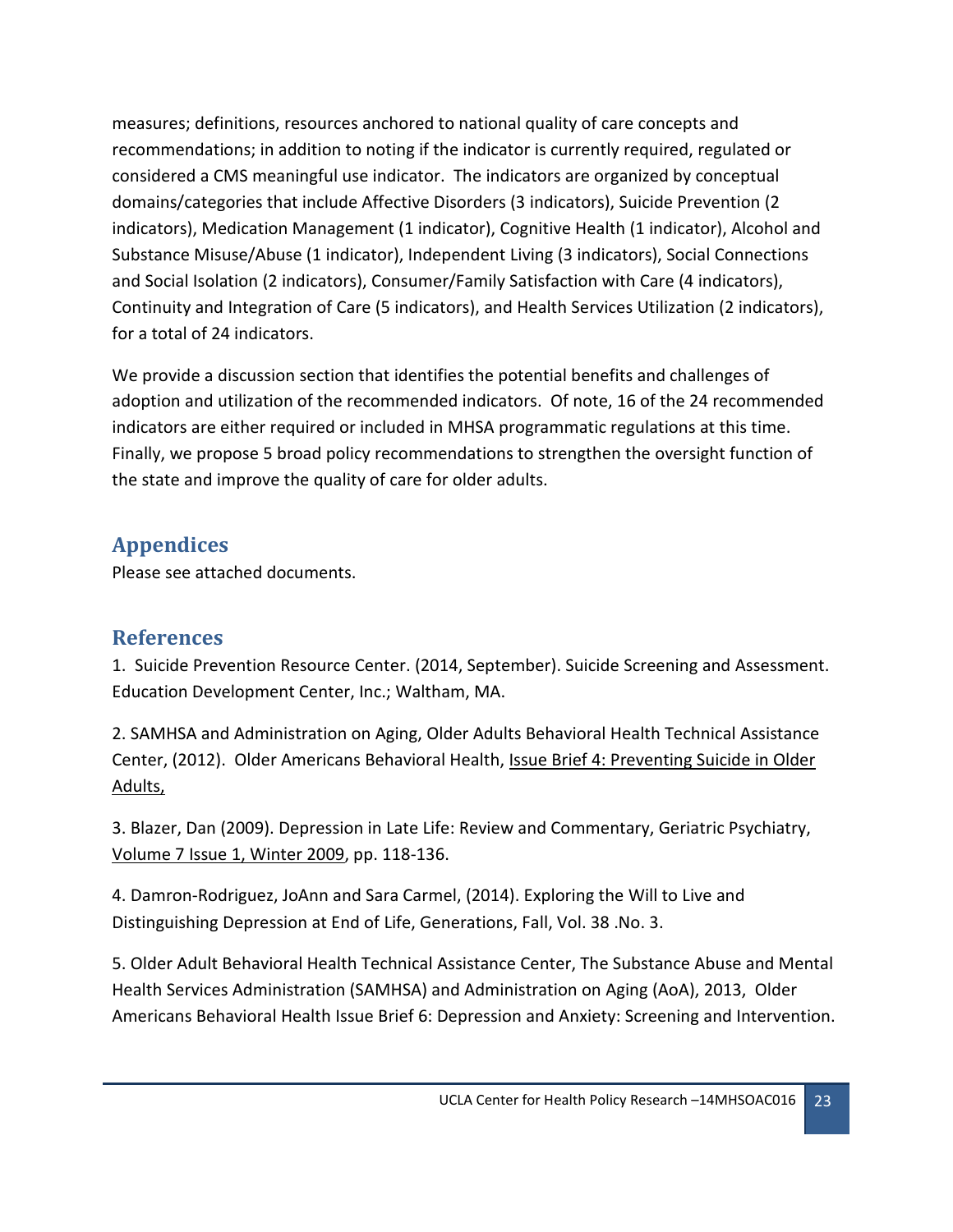6. Alzheimer's Association, 2014 -- GSA Workgroup on Cognitive Impairment Detection and Earlier Diagnosis / Report and Recommendations

7. Affordable Care Act, Annual Wellness Visits, 2010, p. 73613

8. National Quality Forum, 2014, p. 26

9. Substance Abuse and Mental Health Services Administration (SAMHSA) and Administration on Aging (AoA), (2012). Older Americans Behavioral Health issue Brief 3: screening and Preventive Brief interventions for Alcohol and Psychoactive medication misuse/Abuse available on SAMHSA's SBIRT website http://www.samhsa.gov/prevention

10. Treatment Improvement Protocol (TIP) Series, No. 26. (1998). Center for Substance Abuse Treatment. Rockville (MD): [Substance Abuse and Mental Health Services Administration.](http://www.samhsa.gov/)

11. Substance Abuse and Mental Health Services Administration (SAMHSA) and Administration on Aging (AoA), (2012). Older Americans Behavioral Health issue Brief 5: Prescription medication misuse and Abuse Among Older Adults, Older Americans Behavioral Health Technical Assistance Center.

12. Applegate, W.B., J. Blass, and T.F. Williams (1990). Instruments for the Functional Assessment of Older Adults, NEJM, Vol 322, No. 17: 1207-1214.

13. National Center for Health Statistics. Health United States, 2012: With Special Feature on Emergency Care. Hyattsville, MD: U.S. Department of Health and Human Services. Centers for Disease Control and Prevention; Available[: http://www.cdc.gov/nchs/data/hus/hus12.pdf.](http://www.cdc.gov/nchs/data/hus/hus12.pdf)

14. Krach, Peg and June Yang, (1992). Functional Status of Older Persons With Chronic Mental Illness Living in a Home Setting, Archives of Psychiatric Nursing, Vol. VI, No. 2 (April), pp. 90-97.

15. Nagourney, A. (2016). Old and on the Street: The Graying of America's Homeless, New York Times, May 31, 2016.

16. Sermons, M. William and Meghan Henry (2010). Demographics of Homelessness Series: The Rising Elderly Population, Homelessness Research Institute, National Alliance to End Homelessness, RESEARCH MATTERS.

17. Crane, M., Byrne, K., Fu, R., Lipmann, B., Mirabelli, F., Rota-Bartelink, M.A., (2005). "The causes of homelessness in later life: findings from a 3-nation study," Journal of Gerontology Series B 60(3),S152–S159.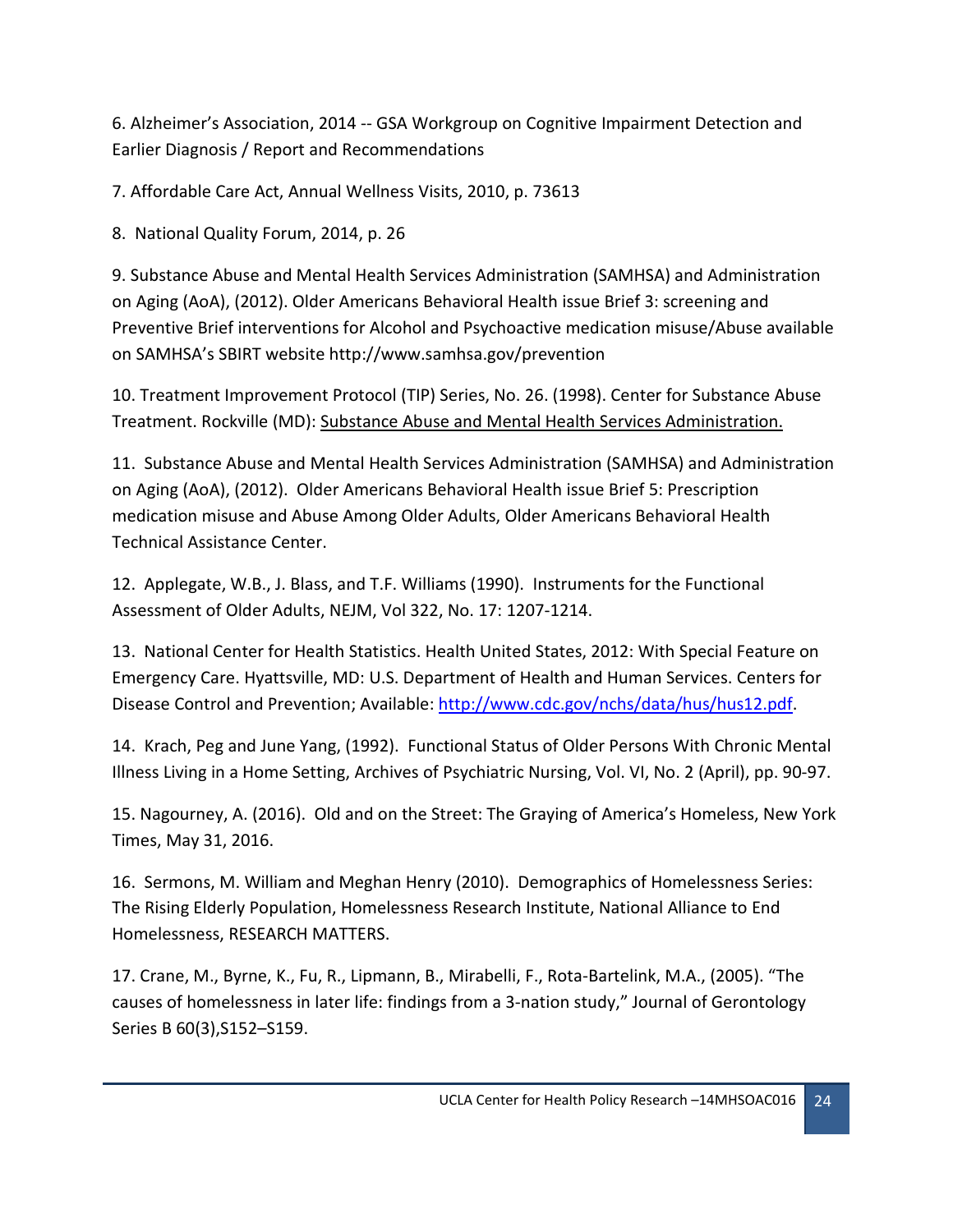18. U.S. Department of Health and Human Services Bureau of Primary Health Care, Homeless and Elderly: Understanding the Special Health Care Needs of Elderly Persons Who are Homeless. [http://bphc.hrsa.gov/policy/pal9907.htm,](http://bphc.hrsa.gov/policy/pal9907.htm) accessed June 20, 2016.

19. Cacioppo John T., Hawkley Louise C. (2003). Social Isolation and Health, with an Emphasis on Underlying Mechanisms. Perspectives in Biology and Medicine. 46:S39–S52.]

20. Tomaka Joe, Thompson Sharon, Palacios Rebecca, (2006). The Relation of Social Isolation, Loneliness, and Social Support to Disease Outcomes Among the Elderly. Journal of Aging and Health. 18:359–84.

21. Brummett Beverly H., Barefoot John C., Siegler Ilene C., Clapp-Channing Nancy E., Lytle Barbara L., Bosworth Hayden B., Williams Redford B., Mark Daniel B. (2001). Characteristics of Socially Isolated Patients with Coronary Artery Disease Who are at Elevated Risk for Mortality. Psychosomatic Medicine. 63:267–272.

22. Barnes Lisa L., Mendes de Leon Carlos F., Wilson Robert S., Bienias Julia L., Evans Denis A., (2004). Social Resources and Cognitive Decline in a Population of Older African Americans and Whites. Neurology.; 63:2322–26.

23. House James S. (2001). Social Isolation Kills, But How and Why? Psychosomatic Medicine, 63:273–74.

24. Seeman Teresa E., Berkman Lisa F., Blazer Dan G., Rowe John W. (1994). Social Ties and Support and Neuroendocrine Function: The MacArthur Studies of Successful Aging. Annals of Behavioral Medicine, 16:95–106.

25. Weeks David G., Michela John L., Peplau Letitia A., Bragg Martin E. (1980). Relation between Loneliness and Depression: A Structural Equation Analysis. Journal of Personality and Social Psychology; 39:1238–44.

26. Geerlings Sandra W., Beekman Aartjan T.F., Deeg Dorly J.H., Van Tilburg Willem (2000). Physical Health and the Onset and Persistence of Depression in Older Adults: An Eight-Wave Prospective Community-Based Study. Psychological Medicine; 30:369–80.

27. Cacioppo John T., Hughes Mary Elizabeth, Waite Linda J., Hawkley Louise C., Thisted Ronald A., (2006). Loneliness as a Specific Risk Factor for Depressive Symptoms: Cross-Sectional and Longitudinal Analyses. Psychology and Aging; 21:140–51.]